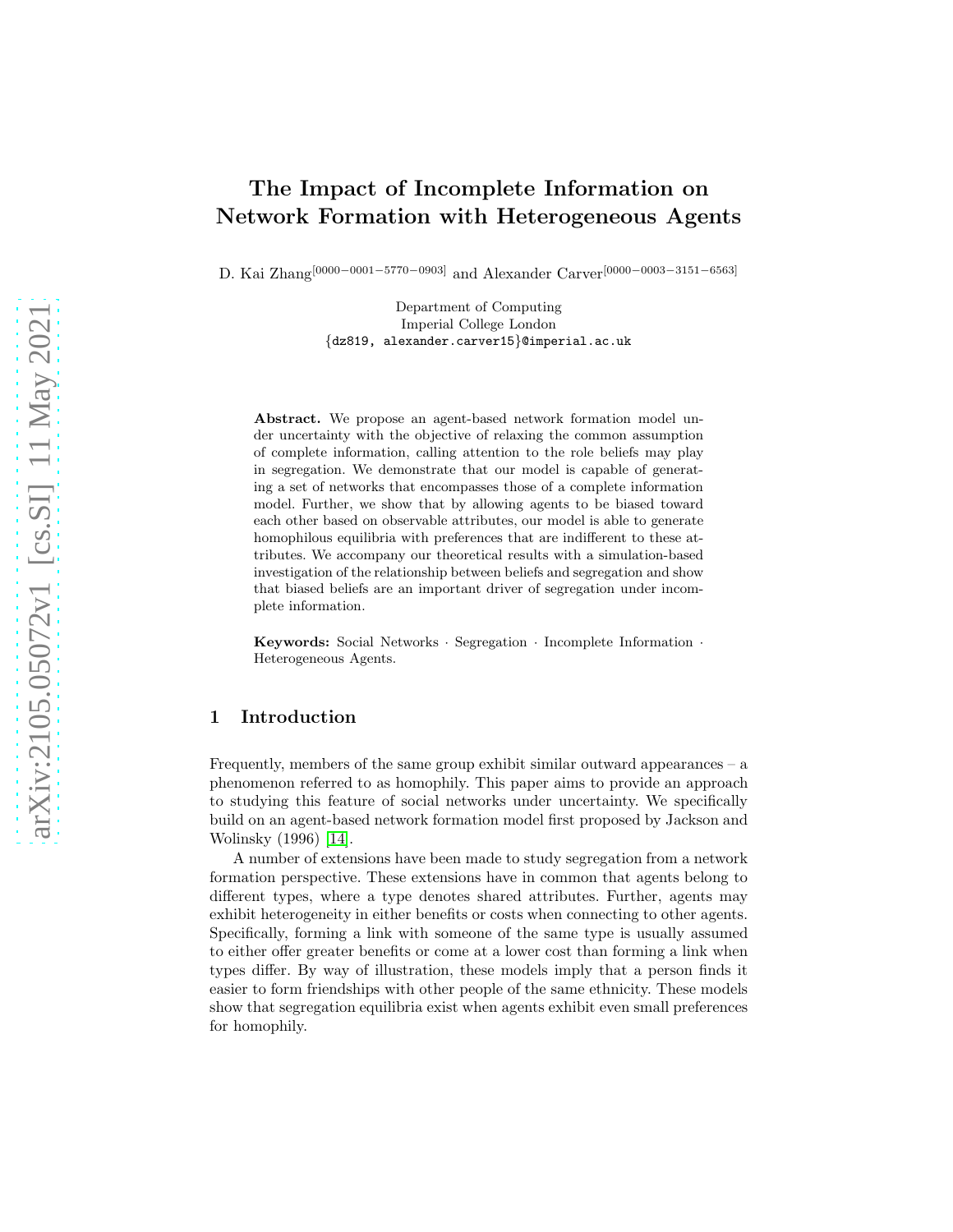### 1.1 Our Contribution

The key shortcoming in most of the existing literature is the strong assumption that agents have complete information about each other's types or, equivalently, utilities depend only on observable attributes. This paper departs from this assumption by introducing a distinction between overt social groups, which subsume all publicly observable attributes, and covert types, denoting private attributes. Agents are assumed to prefer connecting to other agents of the same type which, however, is *ex-ante* unobservable. Agents are thus indifferent over observable attributes. Instead, agents use a heuristic device and rely on social group memberships to gauge someone's hidden type. This, in turn, allows for "errors" in people's judgement of each other's types.

We present a model designed to give us the ability to investigate if segregation between social groups can simply occur when people are sufficiently prejudiced, i.e., exhibit beliefs that are detached from the true distribution of covert types. We introduce the concept not just of hidden types, but also of agents' beliefs to intuit these types from observable attributes and form connections based on these beliefs.

Finally we implement various simulated experiments in order to provide comparisons to complete information networks and incomplete information networks with rational beliefs. We demonstrate that even mildly biased beliefs are an important driver of segregation under incomplete information.

### 1.2 Related Literature

Since Schelling's (1969, 1971) [\[25,](#page-16-0)[26\]](#page-16-1) landmark segregation models, numerous studies of homophily in heterogeneous networks have been undertaken in recent years. Jackson and Xing (2014) [\[15\]](#page-15-1) argue that homophily reflects how norms could help members of a group predict each other's behaviour and thus facilitate cooperative play in coordination games. McPherson, Smith-Lovin and Cook (2001) [\[22\]](#page-16-2) show that having similar attributes is a strong predictor that two individuals maintain social ties along a variety of dimensions.

Aits, Carver and Turrini (2019) [1] demonstrate how tolerance can result in complex intra-group segregation. De Martí and Zenou  $(2017)$  [\[21\]](#page-15-2) determine that segregation can be the socially optimal outcome when agents are not sufficiently exposed to each other's groups as to reduce inter-group linking costs. Centola, Gonzalez-Avella, Eguiluz and San Miguel (2007) [\[4\]](#page-15-3) show how homophily can lead to the formation of distinct cultural groups that persist even when random shocks variously bring groups closer together. Within this divergence, group membership can have profound effects on the individuals. This has been examined, amongst others, in the context of migration and assimilation decisions  $[2,5,24,30]$  $[2,5,24,30]$  $[2,5,24,30]$  $[2,5,24,30]$ , occupation and employment  $[9,23,31]$  $[9,23,31]$  $[9,23,31]$ , and even marriage  $[27]$ .

However, to date, only a relatively small body of literature exists which has investigated the role of incomplete information in networks. Jackson and Yariv (2007) [\[16\]](#page-15-7) investigate incomplete information pertaining to the structure of the network. They present a model in which agents are uncertain over how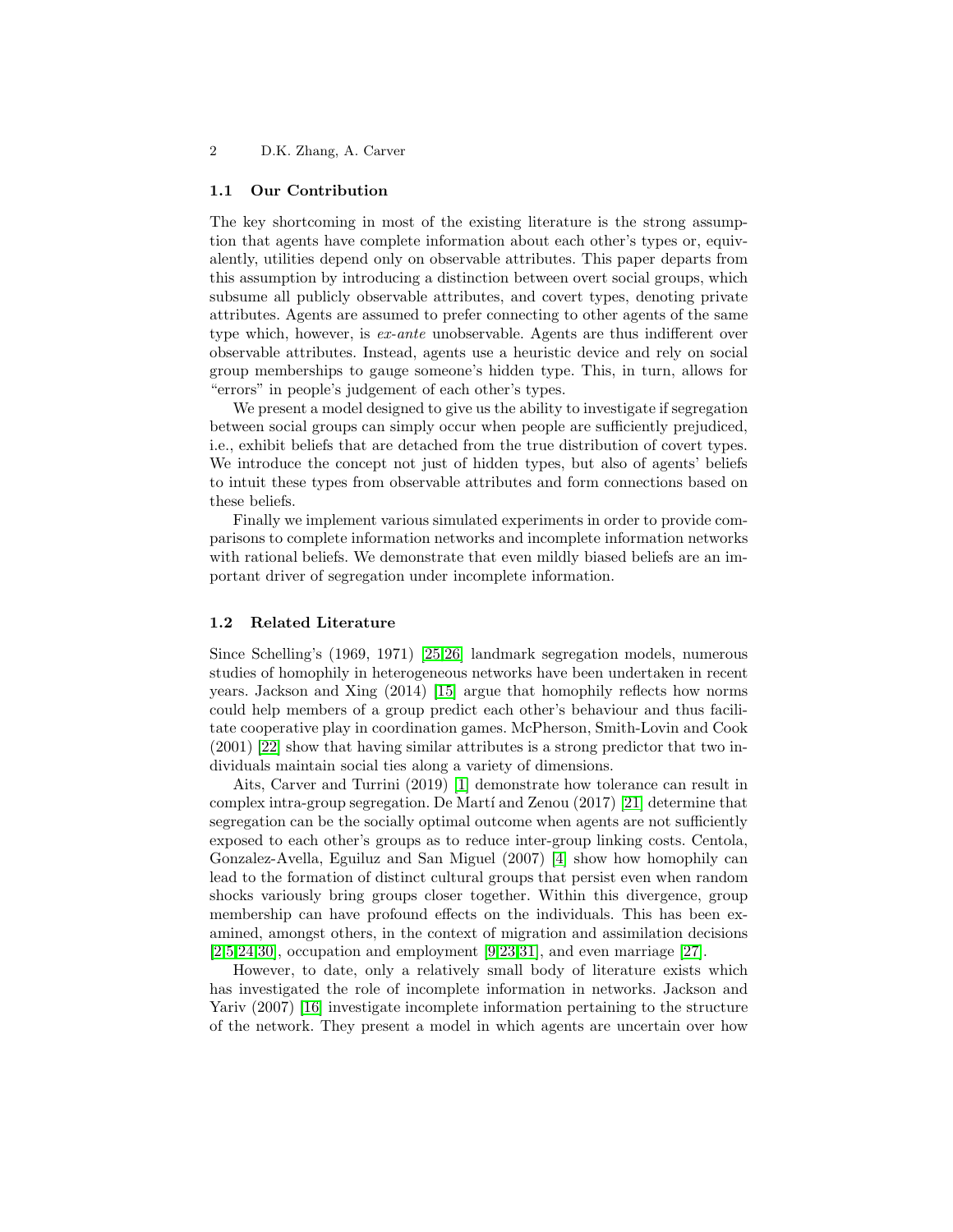well connected other agents are. Since an agent's payoffs depend in part on the indirect connections gained through her direct connections, her actions will be a response to her *beliefs* of the structure of those connections.

De Martí and Zenou  $(2015)$   $[20]$  assume that there is a shared state of the world which determines the return individuals receive from expending private effort to interact with each other. Since this state is further assumed to be unknown, players use signals to partially infer the true state.

This type of model arguably forms the main stream within this literature and generally focuses on network *games*. That is, the objective is to understand better how games are played when the players are already connected in a network in some fashion and, as such, these models differ significantly from network *formation* models.

The work of Song and van der Schaar (2015) [\[28\]](#page-16-8) is a notable exception that parallels the approach of this paper. They consider not only a network formation model but also a heterogeneous agent setting in which agents have incomplete information about each others' types. Their model, however, assumes that heterogeneity is expressed in benefits and that beliefs are shared across agents.

Galeotti, Goyal and Kamphorst (2006) [\[7\]](#page-15-9) note that heterogeneity in cost shapes both the level of connectedness as well as the general structure of a network, whereas heterogeneity in benefits appears to have much less of an influence on the latter.

# 2 The Incomplete Information Model

### 2.1 Design

In order to allow for homophily to be the result rather than the entry point of a model, we introduce the idea that agents belong to distinct *social groups* which share observable characteristics but also have a hidden *type* which can be revealed by forming a link.

*Agents* Let every agent  $i \in N = \{1, ..., n\}$  belong to one of K social groups so that  $s_i = k \in K$  denotes i's membership of group k. We define  $N^k \subset N$  to be the set of all agents from group  $k$ .

Let each agent also have a hidden type  $t_i \in T$ , where T is the set of all possible types. Agents are assumed to *memorise* the types of all agents whose type they learn by forming a link. Let the  $n \times n$  matrix M contain the memory of all agents, where  $M_{ij} = 1$  if agent i knows the type of agent j and  $M_{ij} = 0$ otherwise.

*Networks* To encompass the information present within the network, we represent networks as  $(N, M, g)$ , where g is an undirected graph.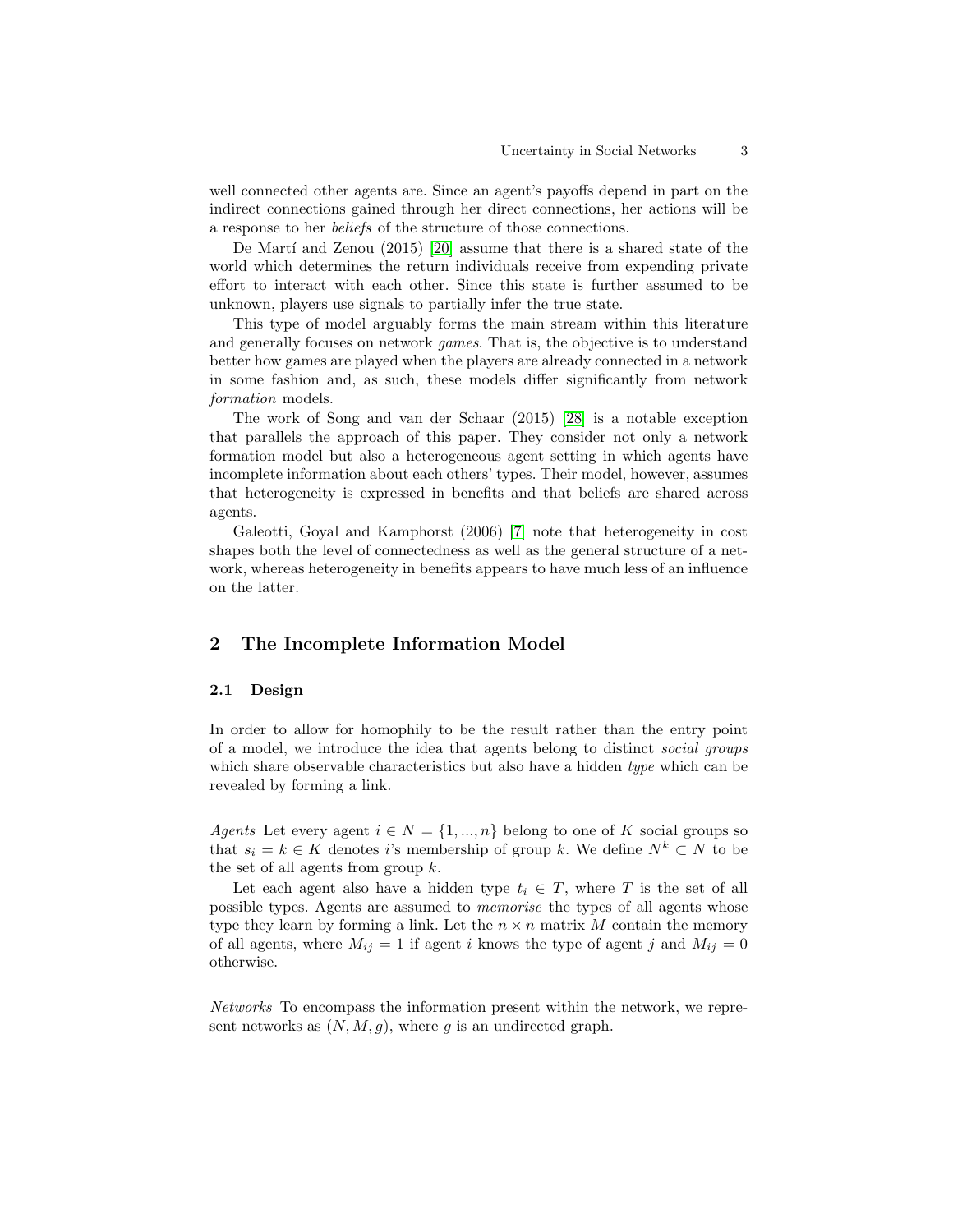*Dynamic Network Formation* We follow Jackson and Watts (2002) [\[13\]](#page-15-10) and explicitly define network formation as a stochastic dynamic process in which at every time step a random pair  $\{i, j\}$  is selected with uniform probability. This pair is evaluated for pairwise stability and, should their relationship be unstable, a link is then either added or removed.

*Actual Utility* Agents are assumed to receive utility from their location within the network as follows:

$$
u_i(g) = \sum_{j \neq i} \delta^{d_{ij}} - \sum_{j \colon ij \in g} c_{ij} \tag{1}
$$

where we assume that benefits decay with the geodesic distance,  $d_{ij}$ , given the decay factor,  $0 < \delta < 1$ . Further, we assume the cost of a direct connection,  $c_{ij}$ , depends on the agents' types, specifically:

$$
c_{ij} = c(t_i, t_j) \tag{2}
$$

*Expected Utility* For prospective links, agents are required to consider *expected utility* when contemplating a link with someone they do not yet know.

This paper contributes a *specific* formulation for the expected utility. First note that since agents have met everyone they are presently in a direct connection with, the uncertain component is expressed only when the incremental change from a link *addition* is considered. The utility an agent expects to enjoy if the link is added can then be expressed as:

$$
E_i[u_i(g+ij)] = [\delta - \sum_{t \in T} \pi_i(t|s_j) \ c(t_i, t)]
$$
  
+ 
$$
[\sum_{k \notin \{i, j\}} \delta^{d_{ik}} - \sum_{k: i k \in g \setminus ij} c_{ik}]
$$
 (3)

The first bracketed term on the right-hand side corresponds to the benefit of becoming neighbours with  $j$  less the expected cost of doing so. The expected cost is an average of the costs to connect with each type  $t \in T$  weighted by agent i's belief –  $\pi_i(t|s_i)$  – that agent j is of type t given their social group. The second bracketed term describes the net utility from the remainder of the network defined by  $g + ij$ .

Note that we can thus decompose the above expression into (i) the expected incremental change in utility from adding a link to agent j,  $E_i[u_{ij}]$ , and (ii) the utility she starts off with, giving the following expression:

$$
E_i[u_i(g + ij)] = E_i[u_{ij}] + u_i(g)
$$
\n(4)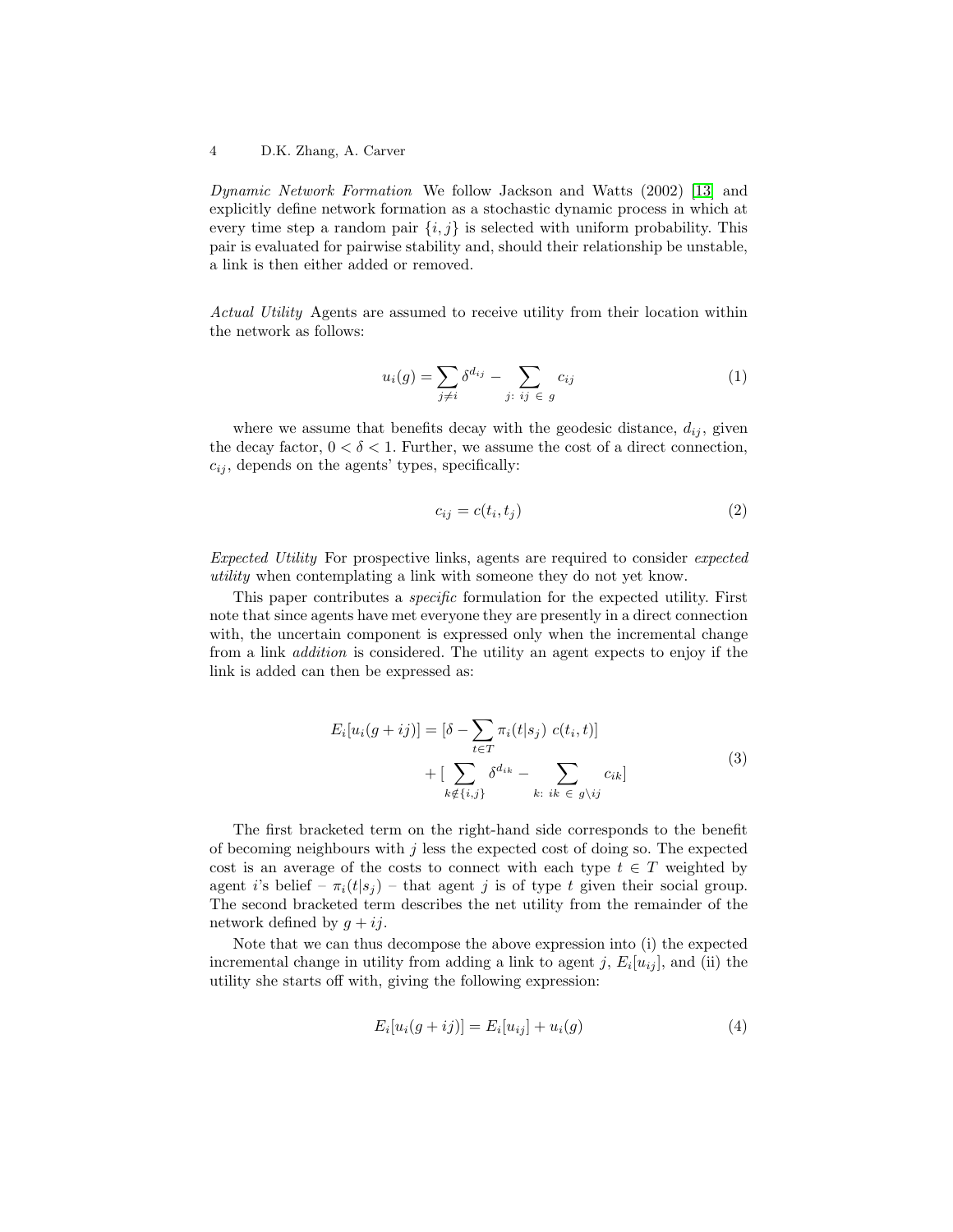*Beliefs* To complete our definition of expected utilities, agent i's belief that agent j is of type  $t \in T$  given j's group membership,  $s_j$ , is defined as follows:

$$
\pi_i(t|s_j) \in \begin{cases} [0,1] & \text{if } i \text{ and } j \text{ do not know each other} \\ \{0,1\} & \text{otherwise} \end{cases}
$$
(5)

This definition captures how beliefs are uncertain if agents are unacquainted but update to reflect certainty once they meet and reveal each other's types.

*Stability* We can now state a refinement of the pairwise stability conditions of Jackson and Wolinsky (1996) [\[14\]](#page-15-0) which reflects that agents do not know each other's types *ex-ante*:

(i) 
$$
\forall ij \in g, u_i(g) \ge u_i(g - ij)
$$
 and  $u_j(g) \ge u_j(g - ij)$ , and  
\n(ii)  $\forall ij \notin g$ , if  $E_i[u_{ij}] \ge 0$  then  $E_j[u_{ji}] < 0$  (6)

Note that we assume that links only require non-negative instead of strictly positive utilities to cover cases where both agents are indifferent and which are otherwise indeterminate.

*Further Assumptions* Having set up the general model, it is useful to follow the cost assumption of the insider-outsider model of Galeotti et al. (2006) [\[7\]](#page-15-9) and simplify costs to:

$$
c(t_i, t_j) = \begin{cases} c_L & \text{if } t_i = t_j \\ c_H & \text{otherwise} \end{cases}
$$
 (7)

where  $0 < c_L < c_H$ . This allows us to simplify expected costs to:

$$
\sum_{t \in T} \pi_i(t|s_j) \ c(t_i, t) = \pi_i(t_i|s_j) \ c_L + (1 - \pi_i(t_i|s_j)) \ c_H
$$
  
=  $\pi_i(s_j) \ c_L + (1 - \pi_i(s_j)) \ c_H$  (8)

where  $\pi_i(s_j)$  is shorthand for  $\pi_i(t_i|s_j)$ .

This simplification implies that the cost of forming inter-type links only depends on the fact that types differ rather than by how much. This allows us to hone in on the relationship between beliefs and network outcomes.

*Complete Information* One observation to make is that our model nests the complete information case. In particular, if agents are assumed to know each other, then their beliefs are updated to  $\pi_i(s_i) \in \{0,1\}$  for all  $i, j \in N$  prior to the start of the game. Expected utilities then collapse to actual utilities. Further, our stability conditions will effectively coincide with those of other complete information models, such as Jackson and Wolinsky (1996) [\[14\]](#page-15-0) or Jackson and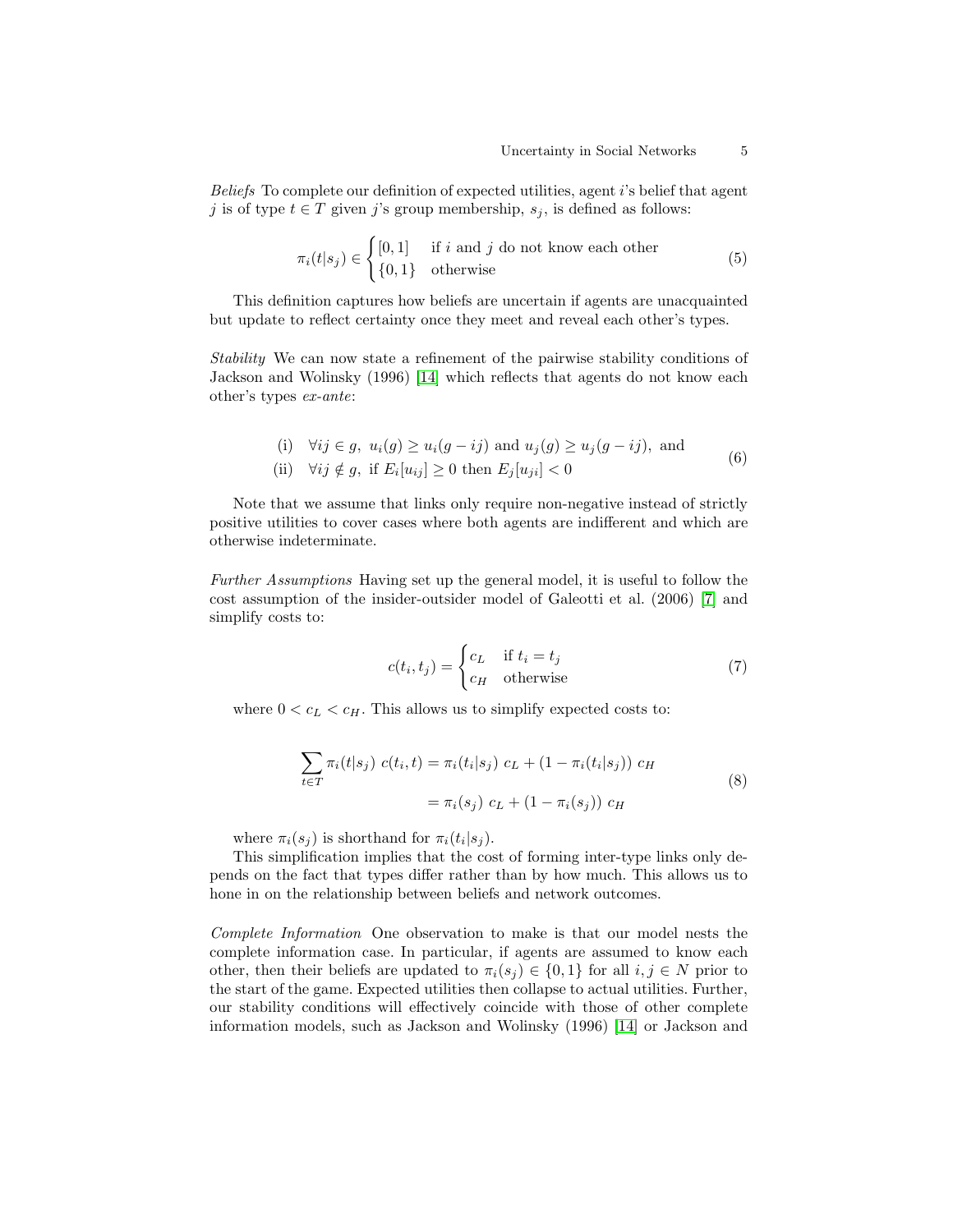Rogers (2005) [\[12\]](#page-15-11), save for our inclusion of an explicit definition for previously indeterminate links.

We can further observe that the model of Jackson and Rogers (2005) [\[12\]](#page-15-11) (with their truncation parameter set to infinity) is a special case of our model with complete information where hidden types and social groups coincide.

#### 2.2 The Role of Beliefs

Our first set of propositions revolves around the role of beliefs in the decision of when to make connections, particularly for low intra-type costs. Note that the relationship between beliefs and networks is, in general, quite complex when costs are entirely unrestricted. Given our objective of studying social networks, it seems reasonable, however, to assume that like-minded individuals would want to meet. We thus focus our attention on the low intra-type cost case.

These propositions demonstrate that in many cases, beliefs are sufficient for links to initially form or not form, irrespective of gains in actual utility. This further has implications on the information agents will acquire over each other's types.

Note that all proofs are given in Appendix [B.](#page-18-0)

**Proposition 1.** Let  $c_L \leq \delta - \delta^2$ . Any two agents i and j must know each other *in a pairwise stable equilibrium, if*

<span id="page-5-0"></span>*(i)*  $min\{\pi_i(s_j), \pi_j(s_i)\} \geq \frac{c_H - (\delta - \delta^2)}{c_H - c_L}$  $\frac{dI - (\delta - \delta^2)}{dH - c_L}$ , provided  $c_H > \delta - \delta^2$ , or (*ii*) for any  $\pi_i(s_j), \pi_j(s_i) \in [0,1]$ , provided  $c_H \leq \delta - \delta^2$ .

This proposition has an intuitive interpretation. If inter-type costs are low, then agents will always want to meet regardless of their beliefs. If inter-type costs are high, then both agents need to be sufficiently optimistic about compatibility before agreeing to meet.

<span id="page-5-1"></span>Corollary 1. Let  $c_L \leq \delta - \delta^2 < c_H$ . There exist  $\pi_i(s_j), \pi_j(s_i) \in [0,1]$  so that *agents* i *and* j *must know each other's types in a pairwise stable equilibrium.*

This corollary is useful, as it implies that for inter-type costs that are arbitrarily high, there are beliefs that are able to persuade the agents to still meet.

Proposition 2. *Consider the empty network with agents that have never met. This network cannot be pairwise stable if and only if*

<span id="page-5-2"></span> $(i)$  for some  $i, j \in N$ ,  $min\{\pi_i(s_j), \pi_j(s_i)\} \geq \frac{c_H - \delta}{c_H - c_L}$  when  $c_H > \delta$ , or *(ii)*  $c_H \leq \delta$ .

Corollary 2. *Consider a network that is initially empty with agents that have never met and let*  $c_L \leq \delta - \delta^2 < \delta < c_H$ . Then a pairwise stable network must *have:*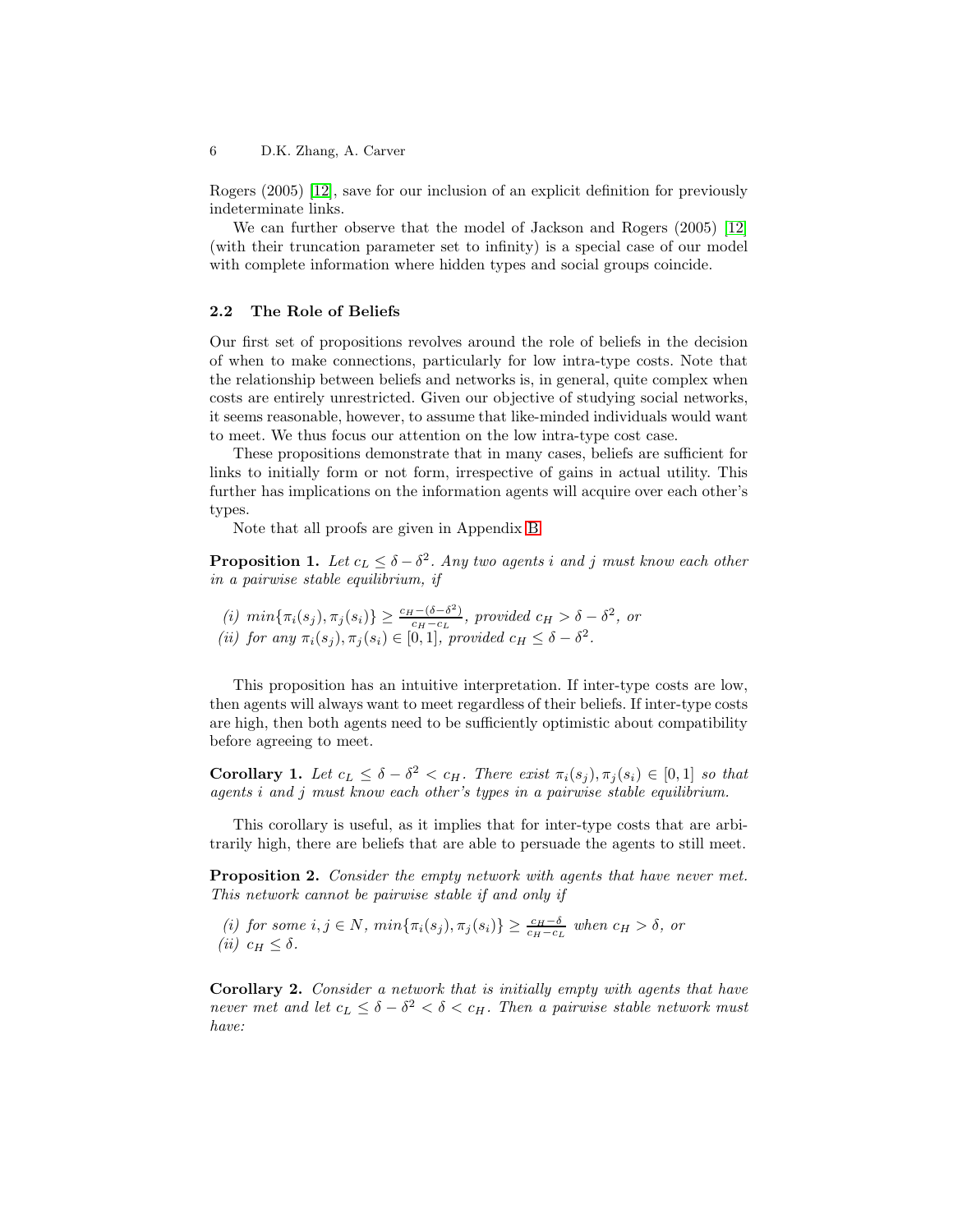- *(i) no one knowing each other if for any*  $i, j \in N, \pi_i(s_j) < \frac{c_H \delta}{c_H c_L}$
- *(ii) some agents* i, j *that have discovered each other's types if*  $min\{\pi_i(s_j), \pi_j(s_i)\} \geq \frac{c_H - \delta}{c_H - c_L}$
- <span id="page-6-1"></span>*(iii) everyone knowing each other if for any*  $i, j \in N$ ,  $min\{\pi_i(s_j), \pi_j(s_i)\} \geq \frac{c_H - (\delta - \delta^2)}{c_H - c_L}$  $c_H-c_L$

This proposition and corollary are useful for simulations where the network may be initially instantiated as the empty network with agents that do not yet know each other. The proposition provides parameterisation that ensures agents will start revealing to each other their types, while the corollary provides some additional predictions about the extent to which discovery occurs. Note that they do not imply that the empty network cannot be pairwise stable, as agents may decide to terminate their links once they know their neighbours' types.

<span id="page-6-0"></span>Lemma 1. *Consider an agent* i *who belongs to a component* C<sup>i</sup> *and who is not connected to and does not know agent j* who belongs to a separate component  $C_i$ . Let  $c_H > \delta + (|C_j| - 1) \delta^2$ . In a pairwise stable equilibrium, agent i will refuse *to become acquainted with* j *if:*

$$
\pi_i(s_j) < \frac{c_H - (\delta + (|C_j| - 1) \delta^2)}{c_H - c_L}
$$

This lemma shows that our model is also able to support pairwise stable equilibria in which components coexist. Note that this nests the special case of a singleton refusing to connect to any component. The interpretation is, in addition, intuitive. An agent  $i$  will refuse to branch out of his group, even to the best connected individual of another group, if he is sufficiently pessimistic about compatibility.

### 2.3 Comparison with Complete Information Networks

Song and van der Schaar (2015) [\[28\]](#page-16-8) derive a theorem that includes a useful relationship between incomplete and complete information networks, showing that the set of networks that can be generated and the set of networks that are stable under complete information are, respectively, subsets of those under incomplete information. While their model assumes heterogeneity in benefits, the proof of their theorem does not depend on this fact and can thus be applied to our model. We therefore restate a generalised excerpt of their theorem without proof.

First, denote the set of all networks generated under complete information as  $G^{C}(N)$  and those under incomplete information as  $G^{IC}(N)$ . Let the networks that are pairwise stable under complete and incomplete information respectively be denoted as  $G_S^C(N)$  and  $G_S^{IC}(N)$ .

<span id="page-6-2"></span>Theorem 1. *If*  $E_i[u_{ij}] \geq 0$  *for all*  $i, j \in N$ , *then*  $G^C(N) \subset G^{IC}(N)$  *and*  $G_S^C(N) \subset G_S^{IC}(N)$ .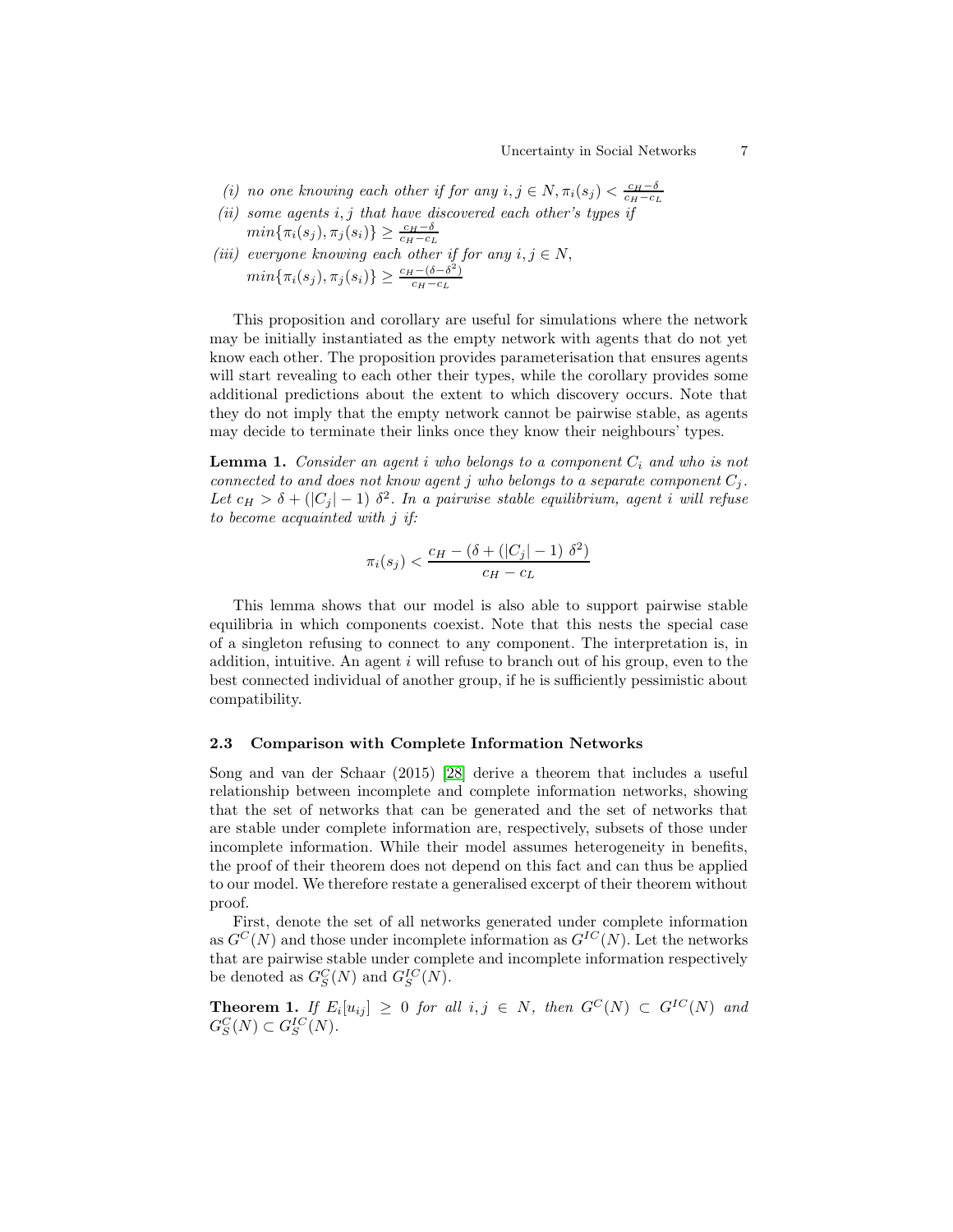This allows us to derive the following proposition characterising the relationship between incomplete and complete information networks in dependence of beliefs.

**Proposition 3.** Let  $c_L \leq \delta - \delta^2$  and  $min\{\pi_i(s_j), \pi_j(s_i)\} \geq \frac{c_H - (\delta - \delta^2)}{c_H - c_I}$  $\frac{a_l - (b - b)}{c_H - c_L}$  *for all*  $i, j \in N$ . Then

<span id="page-7-0"></span>(*i*)  $G^C(N) \subset G^{IC}(N)$  and  $G^C_S(N) \subset G^{IC}(N)$ , but (*ii*)  $G_S^{IC}(N) \not\subset G_S^{C}(N)$ .

Proposition [3](#page-7-0) proves that for low intra-type costs our model is both capable of generating any network that can be generated under complete information as well as supporting all pairwise stable networks. Further, it shows that the set of pairwise stable networks under complete information constitutes a strict subset.

This is a significant result, as it implies that some links are formed and *kept* under incomplete information that would otherwise never have survived if agents knew who they were about to connect with.

### 2.4 Application to Segregation in Social Networks

One of our key objections to the existing literature relate to an implicit assumption that homophily is an inherent preference over observable attributes. This assumption appears to suggest that segregative patterns in society which are most vividly based on outward traits – such as ethnicity, gender or class – are the socially optimal result of our supposed preference to be with people of similar such traits.

A more nuanced argument could be made which points out that the groups in de Martí and Zenou  $(2017)$  [\[21\]](#page-15-2) or the islands in Jackson and Rogers  $(2005)$  [\[12\]](#page-15-11) do not need to correspond to social groups defined by their outward appearance. Segregative patterns could be the result of people forming relationships based on preferences for some underlying trait which happens to correlate with the outward traits we observe. Homophily could, in that case, be interpreted as a resulting phenomenon rather than an inherent preference. This line of reasoning, however, does not fully convince, as the underlying traits are then necessarily assumed to be observable by everyone.

We have therefore proposed a model of a heterogeneous agent-based network formation model under uncertainty to relax this assumption and, instead, allow for people to look for hidden traits in each other based on expectations formed from their outward appearances. If these expectations are biased, as this paper contends, then social group homophily could be interpreted as a reflection of these biases rather than an inherent preference.

The introduction of a distinction between hidden types and overt social groups provides an additional advantage in that the characterisation of efficient networks carries over from complete information models. The analysis of Jackson and Rogers (2005) [\[12\]](#page-15-11), for instance, can be applied to our model by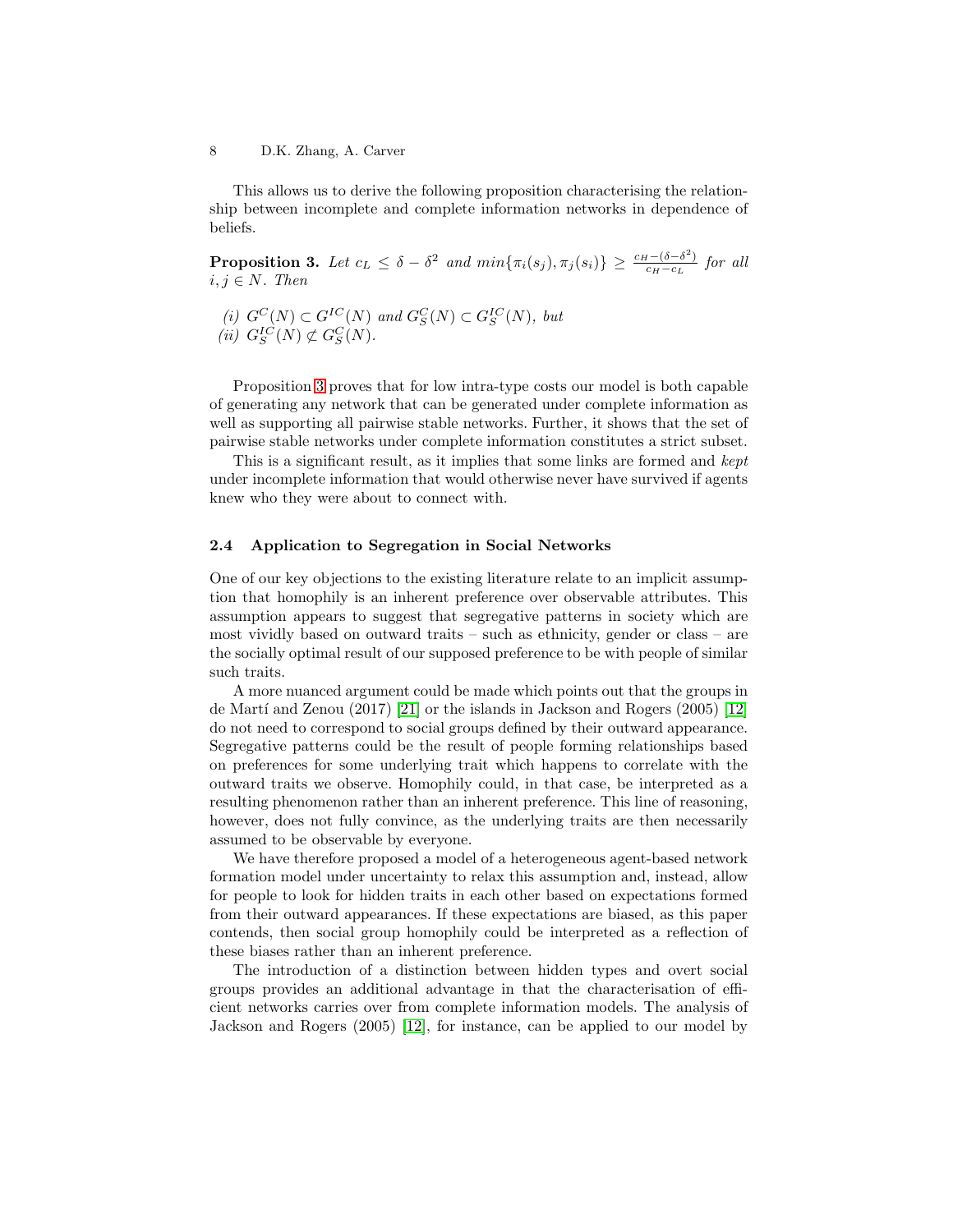assuming that their islands are defined based on our hidden types rather than social groups.

We demonstrate in Appendix [A](#page-17-0) that we are easily able to generate a segregative equilibrium which is not socially optimal.

### 3 Simulation Setup

To complement the static perspective taken thus far, we will now turn to the numerical investigation of the role of beliefs in dynamic network formation under incomplete information. We specifically focus on the properties of the networks after they have converged to a steady state.

In the following we discuss specifics of the design of our simulation and the key metrics that we are measuring.

### 3.1 Initial Conditions

From our theoretical results, it is clear that given the initial state of the system, different pairwise stable networks will form.

The objective of this paper is to investigate the effect of incomplete information on the formation of networks. As such, the focus is not on the analysis of any particular architectures which may require specific initialisation of the network. We will therefore initialise the network as the empty network.

### 3.2 Dynamic Process

Our simulation will closely follow the definition of dynamic network formation due to Jackson and Watts  $(2002)$  [\[13\]](#page-15-10) – as we did in our theoretical framework.

Recall that network formation is thus described as a stochastic dynamic process in which a pair of agents,  $\{i, j\}$ , is randomly selected in every period. This pair is then evaluated for pairwise stability.

Instead of ending the period when a stable pairing has been encountered, we instead randomly select another pair of agents until an unstable pair has been identified or until no pairs remain. We make this change to enable faster detection of a network's pairwise stability.

Once the relationship between one pair of agents has been modified, we subsequently move on to the next period, in which a new pair of agents,  $\{k, l\}$ , is selected. The process converges when no unstable pairs remain.

### 3.3 Terminating Conditions

Given that dynamic processes may either converge to a steady state or diverge, we turn to the definition of the conditions under which our system comes to a halt.

We follow Jackson and Watts (2002) [\[13\]](#page-15-10) and make use of what they call *"improving paths"*.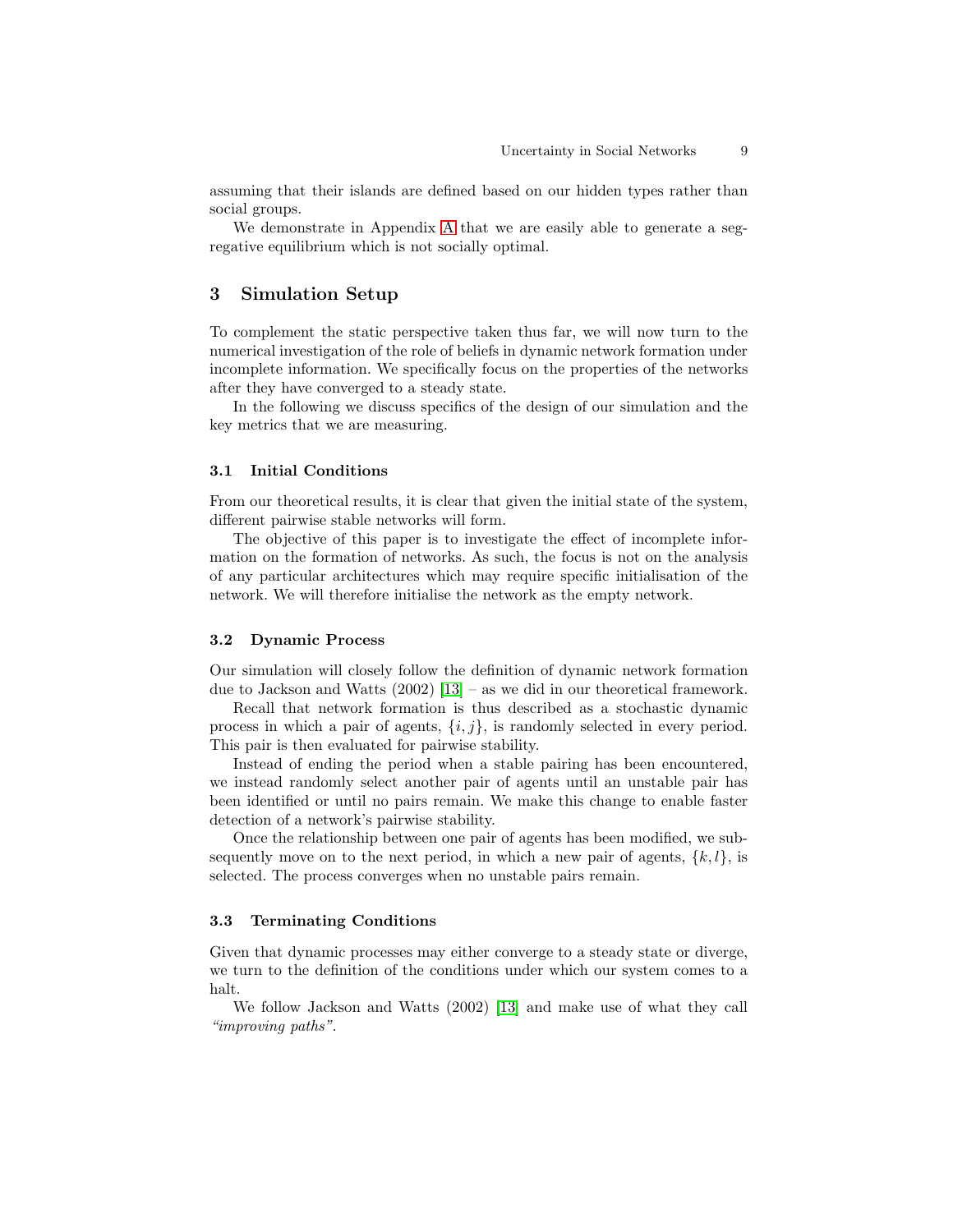Jackson and Watts (2002) [\[13\]](#page-15-10) show that given a finite number of network states, any improving path must either terminate in a pairwise stable network or result in a cycle, which repeatedly visits the same set of networks.

In order to capture the role of information, we will add to the original definition of improving paths and reflect that the state of the network not only includes a description of the relationship between all agents but also the information that each agent holds. Recall that we represent this information with an  $n \times n$  matrix M, giving us networks represented as  $(N, M, g)$ .

In the spirit of Jackson and Watts (2002) [\[13\]](#page-15-10), we define an improving path from a network  $(M, g)$  to a network  $(M', g')$  – where we suppress the constant set of agents  $N$  for ease of notation – as a finite sequence of adjacent networks  $(M_1, g_1), (M_2, g_2), ..., (M_K, g_K)$  with  $(M_1, g_1) = (M, g)$  and  $(M_K, g_K) = (M', g')$ so that for any  $k \in \{1, ..., K - 1\}$ :

- (i)  $g_{k+1} = g_k ij$  for some ij s.t.  $u_i(g_k ij) > u_i(g_k)$ , or
- (ii)  $g_{k+1} = g_k + ij$  for some ij s.t.  $E_i[u_{ij}] \geq 0$  and  $E_j[u_{ji}] \geq 0$ , or (9)
- (iii)  $1(M_{k+1}) > 1(M_k)$ .

where the function 1 returns the number of ones in matrix  $M$ .

Following Jackson and Watts (2002) [\[13\]](#page-15-10), we similarly define cycles as a set of networks C so that for any of its networks,  $(M, g), (M', g') \in C$ , there exists an improving path from  $(M, g)$  to  $(M', g')$ . A *closed* cycle is then a cycle C that does not contain any network which lies on an improving path to a network outside of C.

If the improving path terminates, we can thus terminate the simulation as convergence to a pairwise stable solution has been achieved. If the improving path has a closed cycle, then our simulation will never converge and we thus also terminate.

### 3.4 Belief Mechanism

One of the key features of our network formation model is a flexible specification of agent beliefs. This is motivated by substantial evidence that people exercise heuristic thinking in many aspects of their lives [\[6](#page-15-12)[,8](#page-15-13)[,10,](#page-15-14)[18,](#page-15-15)[19](#page-15-16)[,29\]](#page-16-9) so that beliefs may be biased and thus differ from rational expectations. While we draw inspiration from that body of literature, our theoretical framework, however, does not assume any particular belief mechanism.

We therefore use a simulation-based approach to investigate the role of biased beliefs in generating segregation. To do so, we consider a mechanism based on heuristic thinking whereby agents judge each other's compatibility based on similarity. We specifically assume that agents possess base beliefs that are rationally anchored but tend to be more optimistic when judging people of their own social group and less so for any other social group. We express this formally as follows: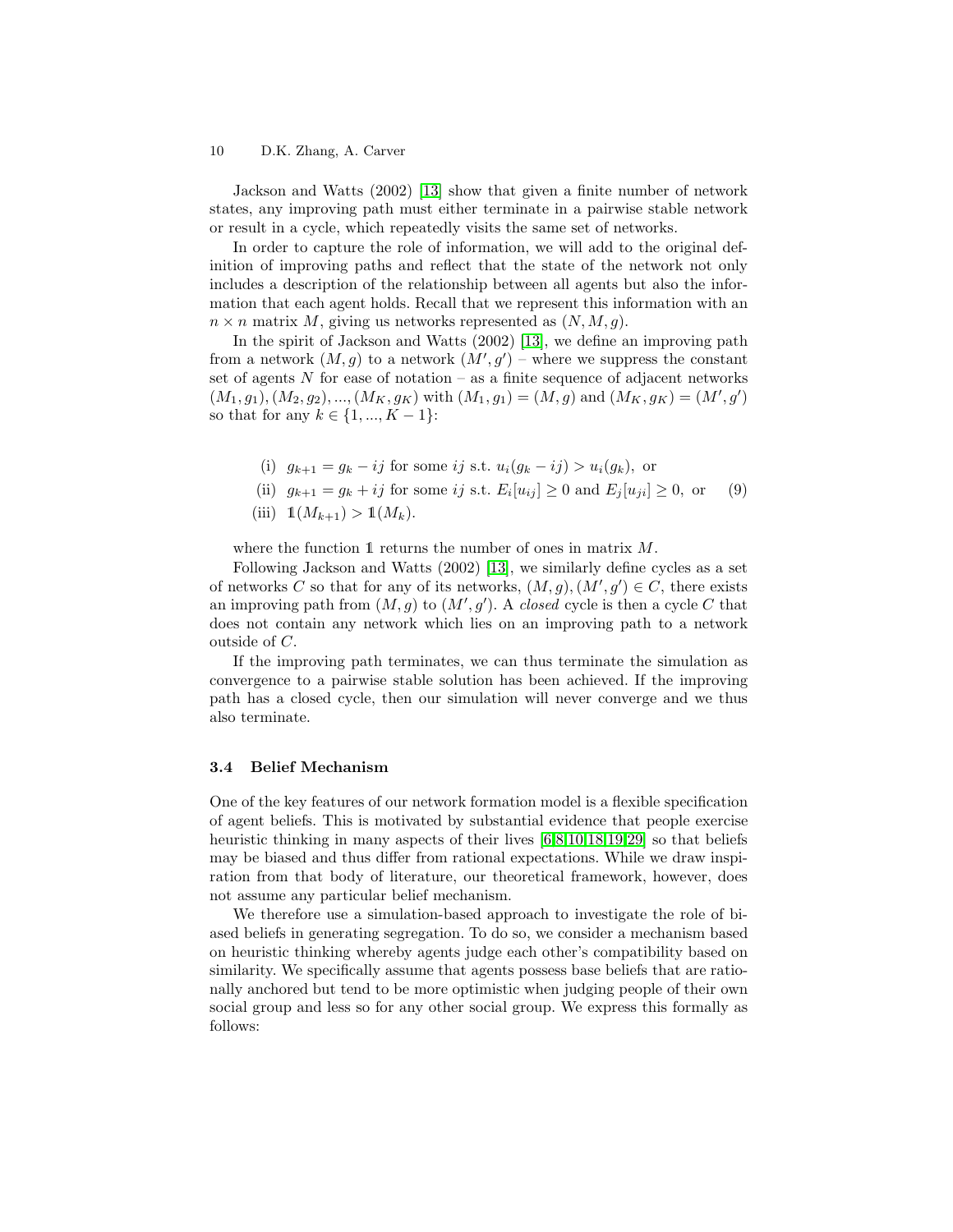$$
\pi_i(s_j) = \begin{cases}\n\frac{n_{s_j t_j}}{n_{s_j +}} + (1 - \frac{n_{s_j t_j}}{n_{s_j +}})\gamma & \text{if } s_i = s_j \\
\frac{n_{s_j t_j}}{n_{s_j +}} - \frac{n_{s_j t_j}}{n_{s_j +}}\gamma & \text{otherwise}\n\end{cases}
$$
\n(10)

where  $n_{s_j t_j}$  is the cardinality of the set of agents from group  $s_j$  and of type  $t_j$  and  $n_{s_j+}$  is the cardinality of the set of agents from group  $s_j$ . Their ratio corresponds to the true probability that an agent belongs to type  $t_i$  in group  $s_i$ and therefore equals the beliefs an agent under rational expectations would hold. The bias enters via an adjustment factor  $\gamma \in [0,1]$  moving beliefs upward for agents of the same group and downward otherwise. The adjustment is normalised to ensure beliefs remain in the unit interval.

For our base case, we assume  $\gamma$  is drawn from a positively skewed beta distribution:

$$
\gamma \sim Beta(\alpha, \beta) \text{ with } \alpha = 1, \beta > 1 \tag{11}
$$

Note that the shape parameter  $\beta$  controls the degree of bias, i.e., the extent to which agent beliefs deviate from rational beliefs. In our proposed base case parameterisation we choose  $\beta = 7$  which implies that c.52% of agents do not deviate more than 10% and c.79% do not deviate more than 20% from rational beliefs. We show an illustration of the proposed belief distribution in Appx. [D.](#page-24-0)

#### 3.5 Metrics

*Segregation Indices* We make use of the generalised Freeman's segregation index as derived in Bojanowski and Corten (2014) [\[3\]](#page-15-17) which is given by:

$$
S_F = 1 - \frac{pn(n-1)}{(\Sigma_k n_{+k})^2 - \Sigma_k n_{+k}^2}
$$
 (12)

where n and  $n_{+k}$  denote the cardinality of the set of all agents and the set of agents of type  $k$  respectively. Further,  $p$  denotes the proportion of inter-group links, which is given by the following expression:

$$
p = \frac{\sum_{g,h:g \neq h} m_{gh1}}{m_{++1}}\tag{13}
$$

where  $m_{gh1} = |\{ij \in gl \in N^g; j \in N^h\}|$  and  $m_{++1} = \sum_{g} \sum_{h} m_{gh1}$  are, respectively, the number of inter-group links and the number of all links.

Given the random graph benchmark used in Freeman's segregation index, it can be interpreted as a measure of the segregation introduced by agent preferences guiding link formation. Our model of agent-based network formation under incomplete information, however, introduces an additional information effect, which would be confounded in Freeman's segregation index.

In order to disentangle information effects from agent preferences we are therefore proposing additional *incremental segregation indices* defined as follows: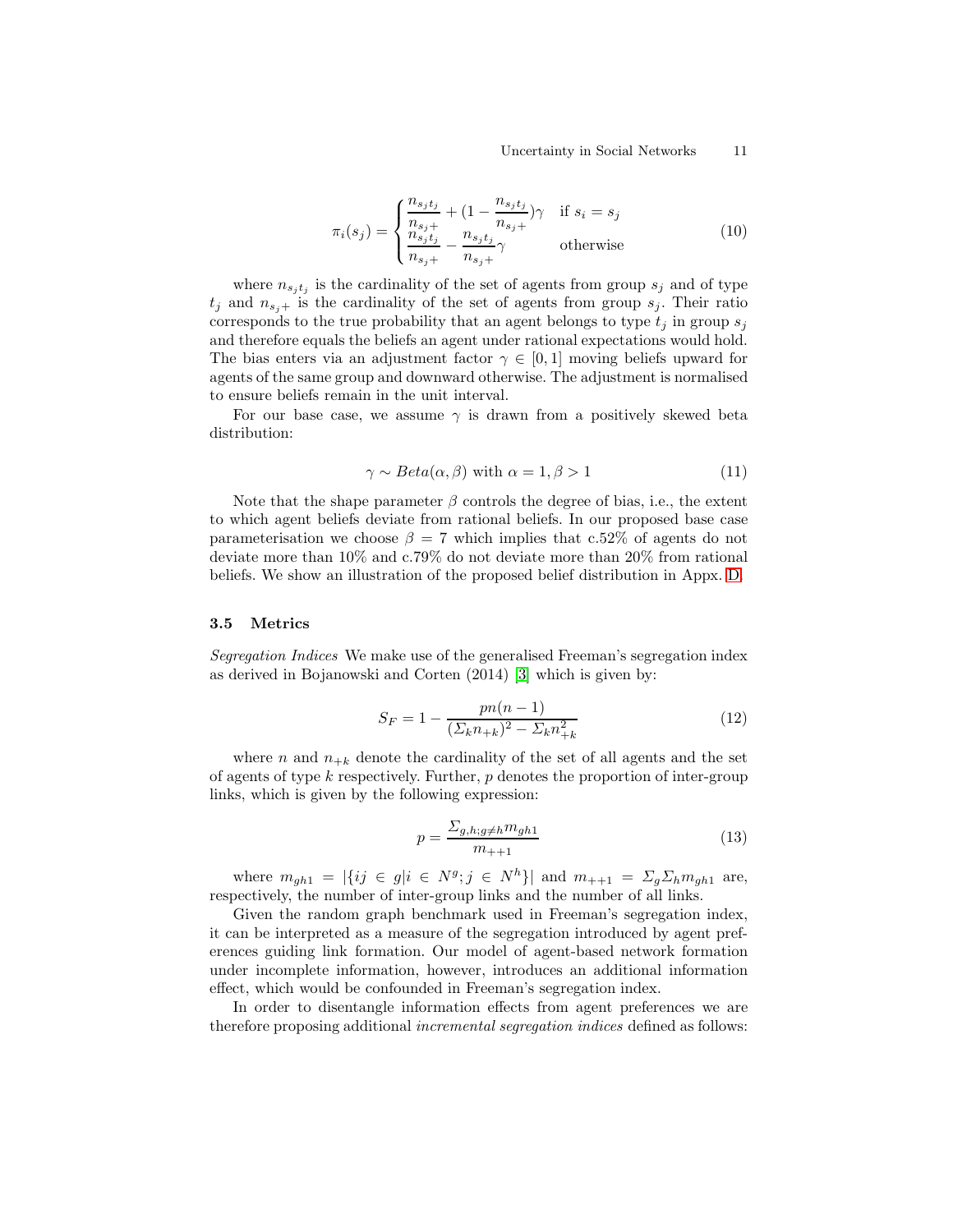$$
S_{IS} = \frac{p_{base} - p_{biased}}{p_{base}} \tag{14}
$$

where  $p_{biased}$  denotes the proportion of inter-group links under our network with biased beliefs and where  $p_{base}$  represents the proportion of such links in a baseline network. We use a network under complete information and a network under rational expectations for our baselines. The incremental segregation indices with these baselines serve as a gauge of how much of Freeman's segregation index is attributable to biased beliefs, incomplete information and agent preferences.

To enhance comparability between the networks, we hold the random seed constant for each biased belief network and its baseline networks.

*Degree Centrality* In order to measure how well-connected the graph is, we make use of the notion of *degree centrality*. Since we wish to focus on the macrocharacteristics of the network as a whole, we will specifically report the average of the degree centrality across all agents.

*Discovery* A distinguishing feature of our model lies in the information matrix capturing varying degrees of information present in the system. As agents become less likely to form links when the expected costs of doing so increase, the amount of information they will discover will suffer as a result. We therefore report on the proportion of discovery, which is calculated as the following ratio:

$$
discovery(g) = \frac{\Sigma_i \Sigma_j M_{ij}}{n^2} \tag{15}
$$

which corresponds to the sum of the number of agents each person knows, normalised by the maximum possible such sum given a population of  $n$  agents.

### 4 Simulation Results

We present our results, which were generated with the parameterisation summarised in Table [1.](#page-12-0) We choose a network size for which convergence can still be reasonably expected in a real life setting, considering that all pairs of agents need to have interacted a potentially large number of times.

We focus in the main body on networks with two social groups which are each equally divided between two hidden types. In Apps. [C.2](#page-20-0) and [C.3](#page-22-0) we compare and discuss results from compositional changes to the network using different distributions of social groups and hidden types. In general, these additional results indicate that segregation dynamics are not significantly influenced by social groups but do depend on the composition of hidden types. We, however, show that the case of two hidden types has the advantage of incentivising network formation and thus serves as a useful counterpoint to the distortive and segregative influence of biased beliefs.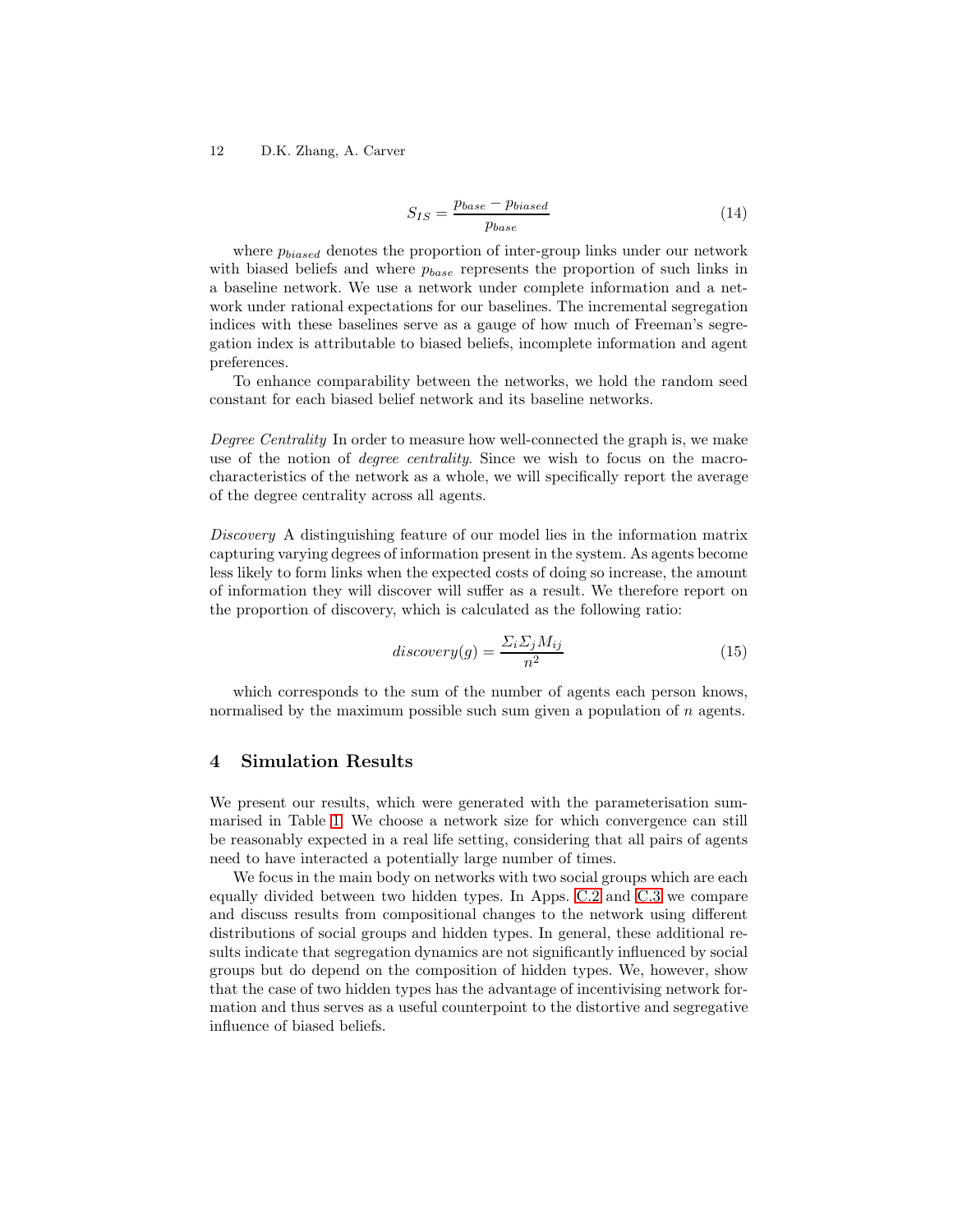We focus on the network dynamics by varying one type of cost at a time to investigate their independent effects. In addition, we are holding the decay factor,  $\delta$ , constant in all cases, as results mainly depend on the relative magnitude of benefits and costs.

All simulations were repeated 30 times. Specimen networks are illustrated in Appx. [D.](#page-24-0) Averaged results are reported below.

| Parameter                         | Value                  |
|-----------------------------------|------------------------|
| Number of nodes                   | 48                     |
| Social groups                     | $2$ of size $24$       |
| Hidden types                      | 2 of size 12 per group |
| Decay factor $\delta$             | 0.7                    |
| Intra-type cost $c_L$ (base case) | 0.2                    |
| Inter-type cost $c_H$ (base case) | 1.0                    |

<span id="page-12-0"></span>Table 1. Simulation parameters.

### 4.1 Segregation under uncertainty

In Fig. [1](#page-13-0) we compare the network dynamics under biased beliefs with those under rational expectations and complete information.

The segregation indices in the top panels confirm our hypothesis that biased beliefs play an important role in segregation under uncertainty. Freeman's segregation index remains distinctly positive as intra-type and inter-type costs change. Moreover, as both the incremental segregation indices with respect to rational expectations and complete information closely track Freeman's index, this suggests that the segregation is not a result of uncertainty alone or agent preferences respectively.

The middle panels provide a comparison of how much agents are willing to link up and reveal each other's types under biased beliefs and rational expectations. This in itself does not imply that the links that are initially formed survive once types are revealed. We observe that biased beliefs sustain connectionforming between agents for both higher intra-type and inter-type costs compared to the case under rational expectations.

Intuitively, biased beliefs imply that agents may hold different beliefs, specifically there will exist both more and less optimistic agents in a network under beliefs following a distribution than in one under rational expectations where all agents share the same rational beliefs. The existence of more optimistic agents is significant, as they are the ones that will still be willing to risk forming a link under higher costs. As such, biased beliefs induce connections to form in higher cost ranges whereas they wouldn't under rational expectations.

The lower panels show how well connected the network is, that is, how many connections between agents survive in equilibrium. Firstly, we can observe that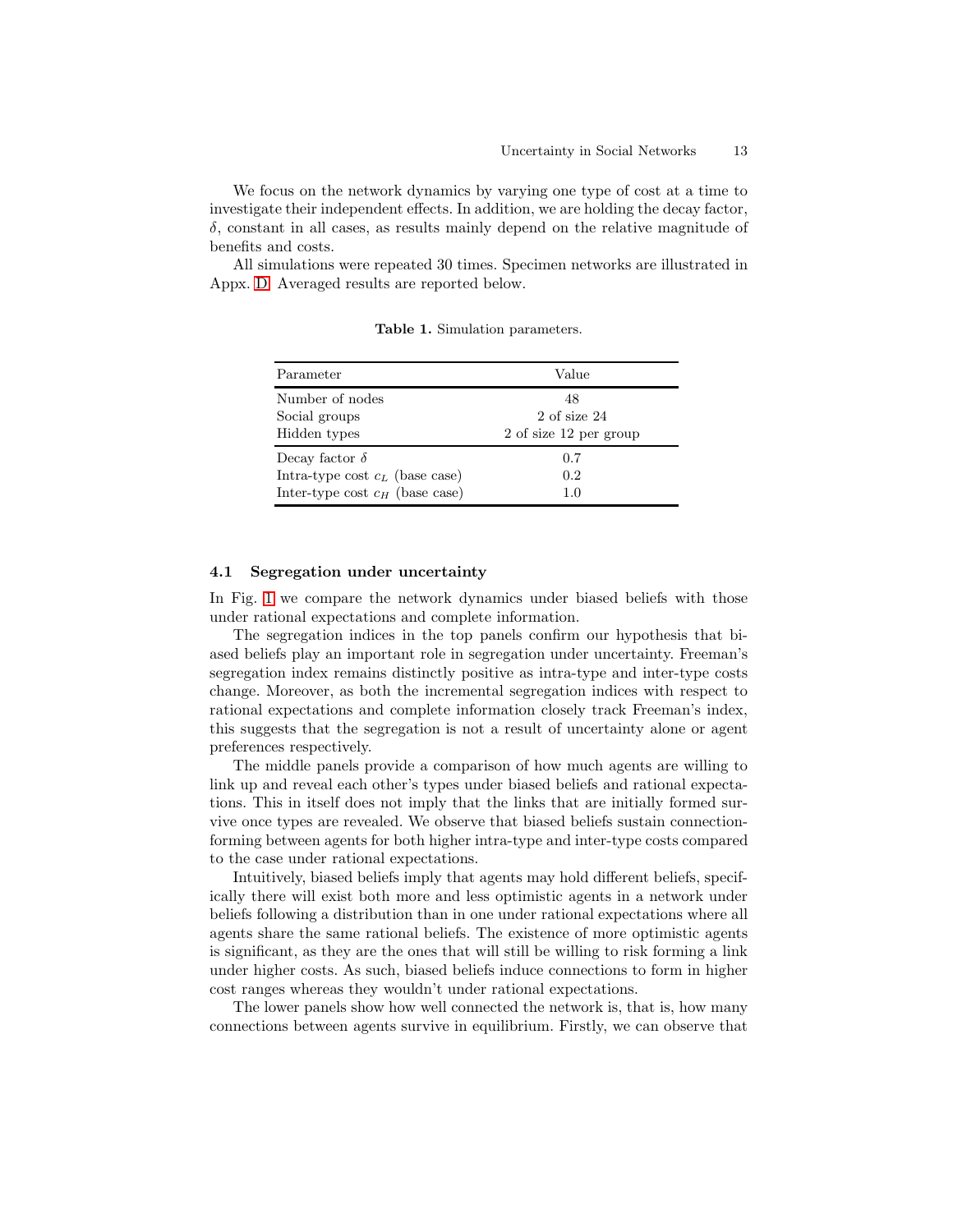networks under biased beliefs and rational expectations appear to have a similar degree of connectedness for the lower part of the cost ranges. Given the evolution of the segregation indices, this suggests that biased networks support as many links as networks with rational expectations, but with a greater number of links between agents of the same social group.

Secondly, we can observe that the greater willingness to connect at higher costs under biased beliefs compared to under rational expectations also results in a correspondingly later collapse of the biased network.

Lastly, networks under complete information are better connected in equilibrium. This is intuitive, as unconnected agents of the same type will always form and maintain a link as long as the intra-type cost lies below the decay factor – a decision that is independent of inter-type costs as indicated by the flat degree centrality curve on the right-hand side of the panel.



<span id="page-13-0"></span>Fig. 1. Biased beliefs sustain segregation as each cost is varied. Note that incremental segregation cannot be computed where the baseline network has collapsed to singletons (i.e.,  $p_{base} = 0$ ). Freeman's segregation index approaches 1 when the biased network collapses to singletons.

In Fig. [2](#page-14-0) we vary the degree of bias by changing the  $\beta$  shape parameter of the beta distribution seeding our beliefs where a lower  $\beta$ -value corresponds to a greater degree of bias. We observe that while increasing the bias is clearly associated with a step-up in the segregation index, a reduction in the bias still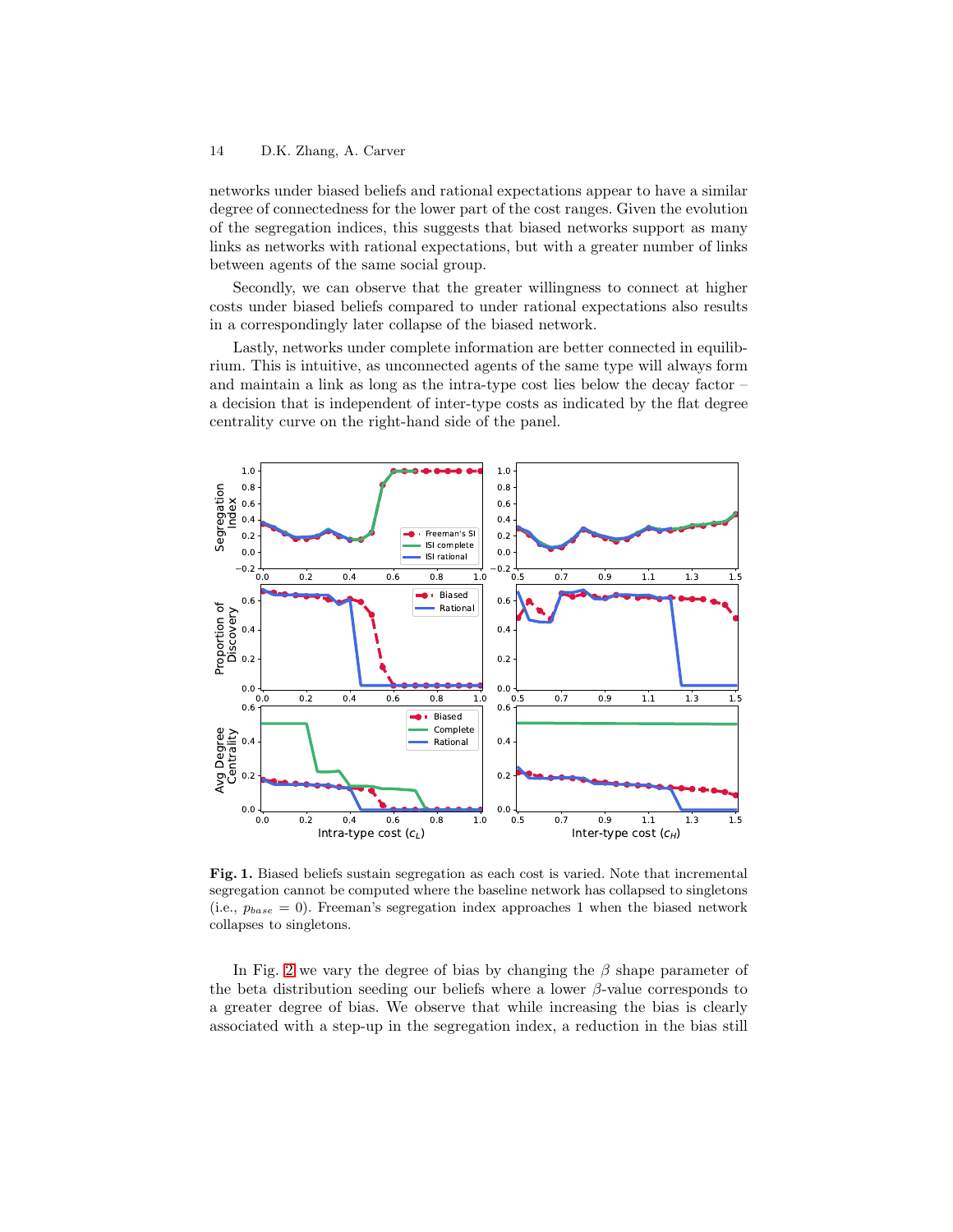

yields distinctly segregative results. A full comparison of network dynamics is shown in Appx. [C.1.](#page-20-1)

<span id="page-14-0"></span>Fig. 2. An increase in bias (a reduction in the  $\beta$  shape parameter) leads to greater segregation. Freeman's segregation index approaches 1 when the network collapses to singletons.

# 5 Conclusion

We have contributed an agent-based network formation model for the study of group segregation relaxing the common assumption of complete information. We have done so by introducing notions of expectations and beliefs that are allowed to be heterogeneous across agents, drawing inspiration from the field of psychology. We have shown that our model is rich enough to not only generate those networks that a complete information equivalent could support but indeed is capable of generating an even more diverse set of networks. Beyond this, we have demonstrated that segregative equilibria can be supported in our model when agents are sufficiently biased. We have proceeded to a simulation-based approach to investigate the dynamics of segregation and found clear evidence pointing to the role of biased beliefs in generating segregation under incomplete information.

This has not been an exhaustive study of beliefs. The belief mechanisms we have assumed throughout have been static to enable our focus on the presence and absence of complete information. A promising avenue of further research would be to imbue our mechanisms with greater realism. A first step could be to assume that beliefs gradually update as agents meet each other. Similarly, agents may not have perfect memory and forget each other if enough time has passed. A second line of extensions could emanate from incorporating more complex relationships between social groups and beliefs, where a spatial cost topology, such as in Johnson and Gilles [\[17\]](#page-15-18), could be applied to expected costs. This could be useful in moving the focus from overall segregative patterns as in this paper to studying segregation between specific groups. A third topic of future research could revolve around the stability conditions underlying our model. While pairwise stability offers some attractive properties, it would be worthwhile investigating the effect of coalitional stability concepts such as that proposed by Jackson and van den Nouweland (2005) [\[11\]](#page-15-19).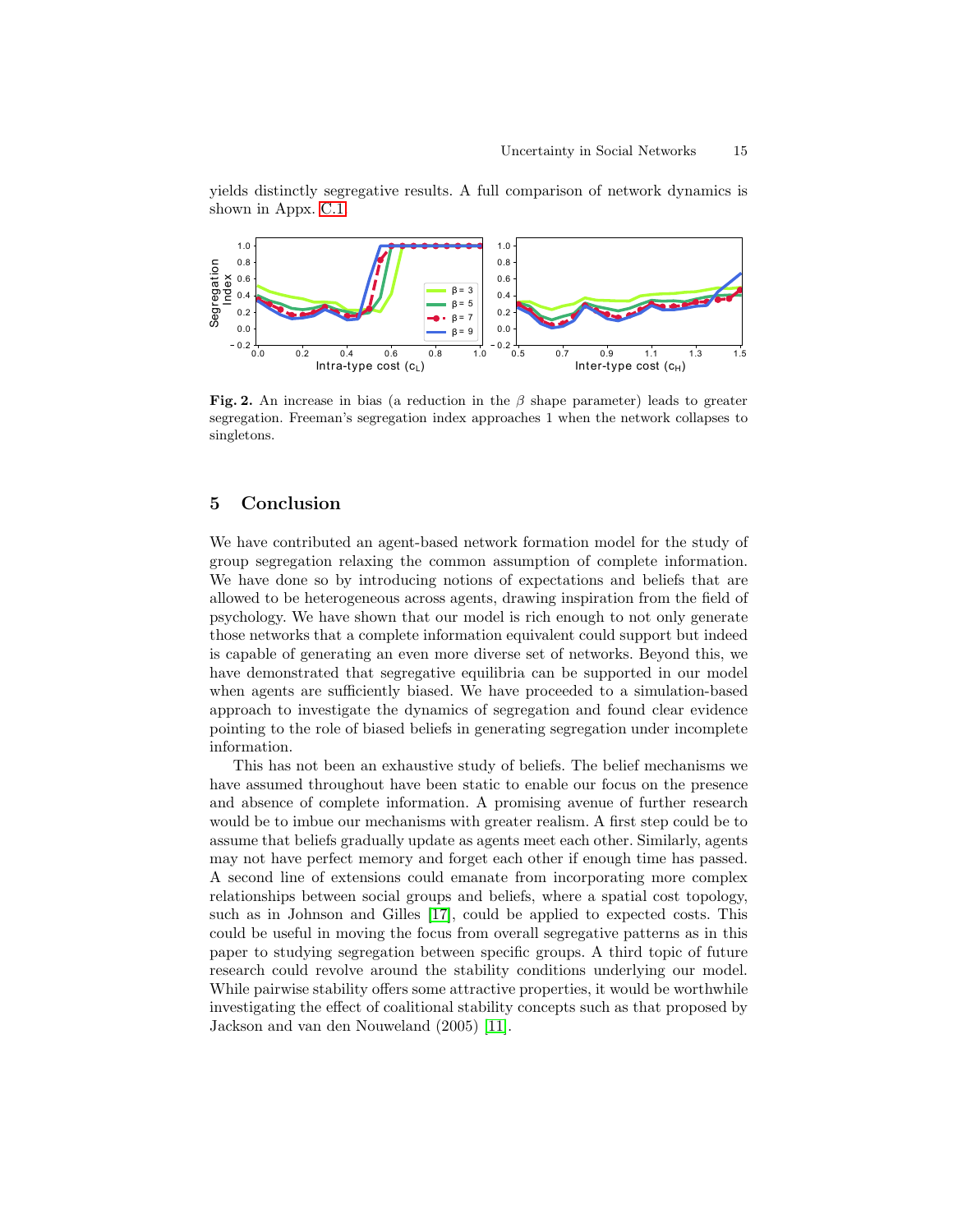# References

- 1. Aits, D., Carver, A., Turrini, P.: Group segregation in social networks. In: Proceedings of the 18th International Conference on Autonomous Agents and MultiAgent Systems, AAMAS '19, Montreal, QC, Canada, May 13-17, 2019. pp. 1524–1532. International Foundation for Autonomous Agents and Multiagent Systems (2019)
- <span id="page-15-4"></span>2. Blumenstock, J.E., Chi, G., Tan, X.: Migration and the value of social networks. CEPR Discussion Paper p. No. DP13611 (2019)
- <span id="page-15-17"></span>3. Bojanowski, M., Corten, R.: Measuring segregation in social networks. Social Networks 39(1), 14–32 (2014)
- <span id="page-15-3"></span>4. Centola, D., Gonzlez-Avella, J.C., Egu´ıluz, V.M., San Miguel, M.: Homophily, cultural drift, and the co-evolution of cultural groups. Journal of Conflict Resolution 51(6), 905–929 (2007)
- <span id="page-15-5"></span>5. Chay, K., Munshi, K.: Black Networks After Emancipation: Evidence from Reconstruction and the Great Migration. Working Paper (2013)
- <span id="page-15-12"></span>6. Chen, G., Kim, K.A., Nofsinger, J.R., Rui, O.M.: Degrees of Uncertainty: An Overview and Framework for Future Research on Experience-Based Choice. Journal of Behavioral Decision Making (20), 425–451 (2007)
- <span id="page-15-9"></span>7. Galeotti, A., Goyal, S., Kamphorst, J.: Network formation with heterogeneous players. Games and Economic Behavior 54(2), 353–372 (2006)
- <span id="page-15-13"></span>8. Gant, M.M., Davis, D.F.: Mental Economy and Voter Rationality: The Informed Citizen Problem in Voting Research. The Journal of Politics 46(1), 132–153 (1984)
- <span id="page-15-6"></span>9. Granovetter, M.: The Strength of Weak Ties: A Network Theory Revisited. Sociological Theory 1, 201–233 (1983)
- <span id="page-15-14"></span>10. Grether, D.M.: Bayes Rule as a Descriptive Model: The Representativeness Heuristic. The Quarterly Journal of Economics 95(3), 537 (1980)
- <span id="page-15-19"></span>11. Jackson, M.O., van den Nouweland, A.: Strongly stable networks. Games and Economic Behavior 51(2 SPEC. ISS.), 420–444 (2005)
- <span id="page-15-11"></span>12. Jackson, M.O., Rogers, B.W.: The Economics of Small Worlds. The Economic Journal 3(2-3), 617–627 (2005)
- <span id="page-15-10"></span>13. Jackson, M.O., Watts, A.: The evolution of social and economic networks. Journal of Economic Theory 106(2), 265–295 (2002)
- <span id="page-15-0"></span>14. Jackson, M.O., Wolinsky, A.: A strategic model of social and economic networks. Journal of Economic Theory  $71(1)$ , 44–74 (1996)
- <span id="page-15-1"></span>15. Jackson, M.O., Xing, Y.: Culture-dependent strategies in coordination games. Proceedings of the National Academy of Sciences of the United States of America 111(SUPPL.3), 10889–10896 (2014)
- <span id="page-15-7"></span>16. Jackson, M.O., Yariv, L.: Diffusion of behavior and equilibrium properties in network games. American Economic Review 97(2), 92–98 (2007)
- <span id="page-15-18"></span>17. Johnson, C., Gilles, R.P.: Spatial social networks. Review of Economic Design 5(3), 273–299 (2000)
- <span id="page-15-15"></span>18. Kahneman, D., Tversky, A.: On the psychology of prediction. Psychological Review 80(4), 237–251 (1973)
- <span id="page-15-16"></span>19. Krawczyk, M.W., Rachubik, J.: The representativeness heuristic and the choice of lottery tickets: A field experiment. Judgment and Decision Making 14(1), 51–57 (2019)
- <span id="page-15-8"></span>20. de Martí, J., Zenou, Y.: Network games with incomplete information. Journal of Mathematical Economics 61, 221–240 (2015)
- <span id="page-15-2"></span>21. de Martí, J., Zenou, Y.: Segregation in Friendship Networks. Scandinavian Journal of Economics 119(3), 656–708 (2017)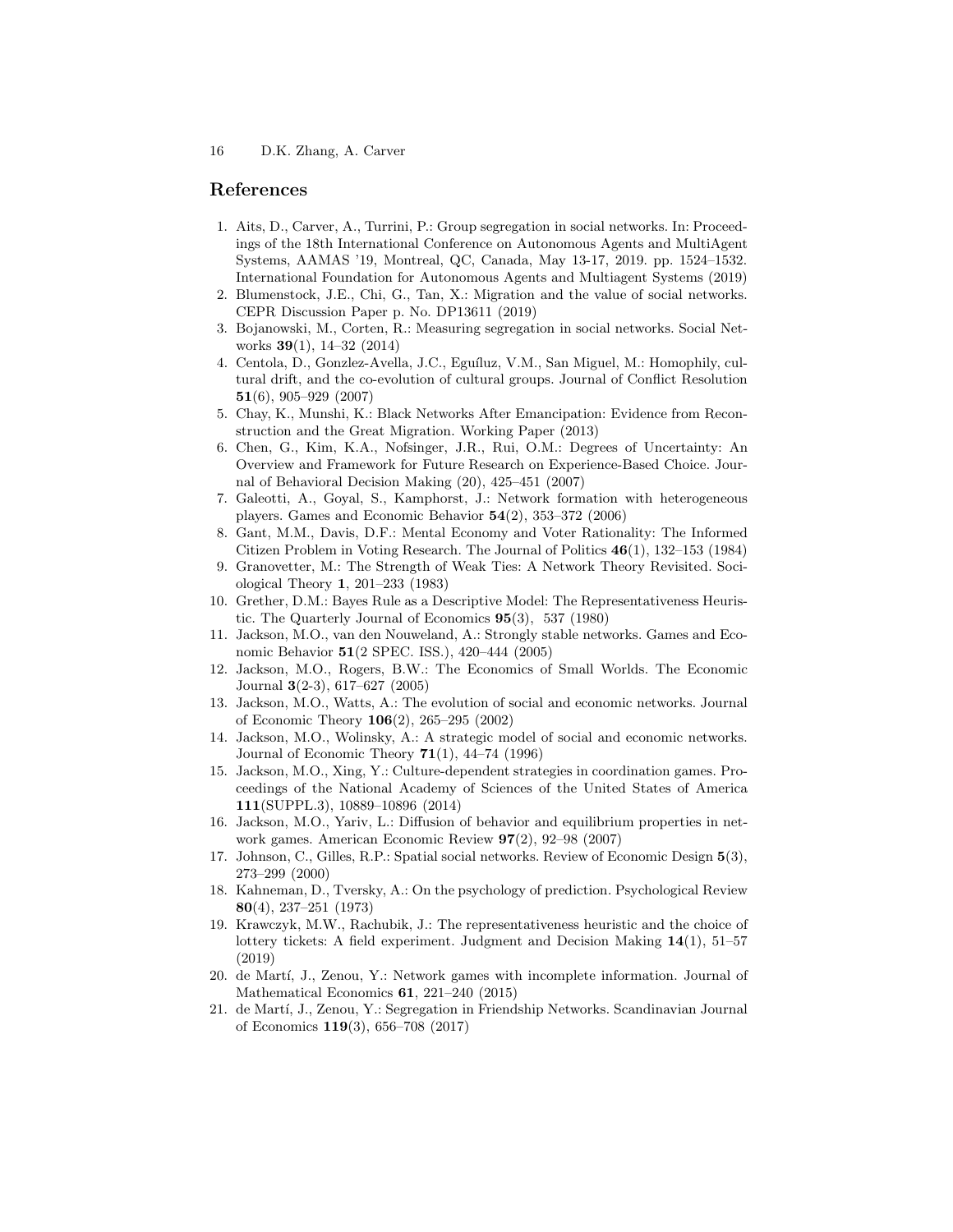- <span id="page-16-5"></span><span id="page-16-2"></span>22. McPherson, M., Smith-Lovin, L., Cook, J.M.: Birds of a Feather: Homophily in Social Networks. Annual Review of Sociology 27, 415–444 (2001)
- <span id="page-16-3"></span>23. Munshi, K.: Strength in numbers: Networks as a solution to occupational traps. Review of Economic Studies 78(3), 1069–1101 (2011)
- 24. Munshi, K., Rosenzweig, M.: Networks and Misallocation: Insurance, Migration, and the Rural-Urban Wage Gap. American Economic Review 106(1), 46–98 (2016)
- <span id="page-16-0"></span>25. Schelling, T.C.: Models of Segregation. The American Economic Review 59(2), 488–493 (1969)
- <span id="page-16-1"></span>26. Schelling, T.C.: Dynamic Models of Segregation. Journal of Mathematical Sociology 1, 143–186 (1971)
- <span id="page-16-7"></span>27. Skopek, J., Schulz, F., Blossfeld, H.P.: Who contacts whom? Educational homophily in online mate selection. European Sociological Review 27(2), 180–195 (2011)
- <span id="page-16-8"></span>28. Song, Y., van der Schaar, M.: Dynamic network formation with incomplete information. Economic Theory 59(2), 301–331 (2015)
- <span id="page-16-9"></span>29. Tversky, A., Kahneman, D.: Judgment under Uncertainty : Heuristics and Biases. Science 185, 1124–1131 (1974)
- <span id="page-16-4"></span>30. Verdier, T., Zenou, Y.: The role of social networks in cultural assimilation. Journal of Urban Economics 97, 15–39 (2017)
- <span id="page-16-6"></span>31. Zenou, Y.: A dynamic model of weak and strong ties in the labor market. Journal of Labor Economics 33(4), 891–932 (2015)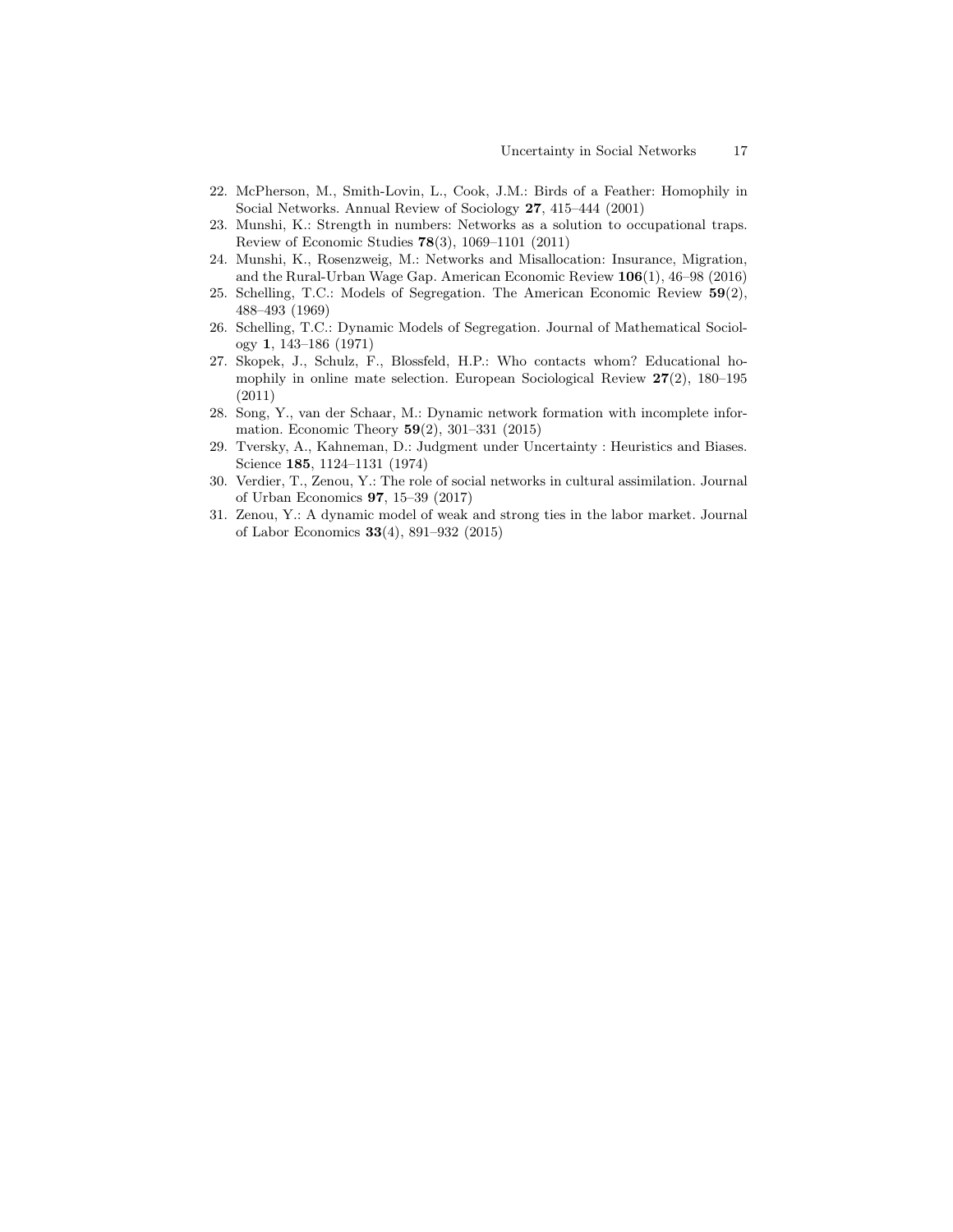# <span id="page-17-0"></span>A Non-optimal Segregative Equilibrium

In this appendix, we show that our model supports segregative equilibria that are not socially optimal.

Proposition 4. *Let all agents be of the same hidden type but belong to K separate social groups,*  $N^1, N^2, ..., N^K \subset N$  *and let*  $c_L \leq \delta - \delta^2$ *.* 

*Assume that beliefs are such that:*

(*i*) for  $i, j \in N^k$ ,  $\pi_i(s_j) \geq \frac{c_H - (\delta - \delta^2)}{c_H - c_I}$  $c_H-c_L$ *(ii)* for  $i \in N^k, j \in N^s, k \neq s, \pi_i(s_j) < \frac{c_H-(\delta+(n_s-1))\delta^2}{c_H-c_I}$  $c_H-c_L$ 

*Starting a new network from the empty network, agents will be perfectly segregated in a pairwise stable equilibrium that is not socially optimal.*

*Proof.* Start with the empty network and take any agent i belonging to some social group  $k$ .

Given that i's beliefs comply with the first condition for any  $j \in N^k$ , Prop. [1](#page-5-0) implies that agent  $i$  will meet all such agents  $j$ , that is, he will want to meet everyone from his social group. Since all agents are of the same hidden type and  $c_L \leq \delta - \delta^2$ , all such meetings result in lasting connections.

Given that i's beliefs comply with the second condition for any  $j \in N^s, k \neq s$ , Lemma [1](#page-6-0) implies that  $i$  will refuse to meet  $j$  no matter how well-connected she is within her group.

Given  $c_L \leq \delta - \delta^2$ , the efficient network must be fully connected amongst agents of the same type, as the incremental utility of forming a link will be at least  $u_{ij} \ge \delta - \delta^2 - c_L \ge 0$ . Yet we have just shown that agents stay within their social groups, giving the proposition.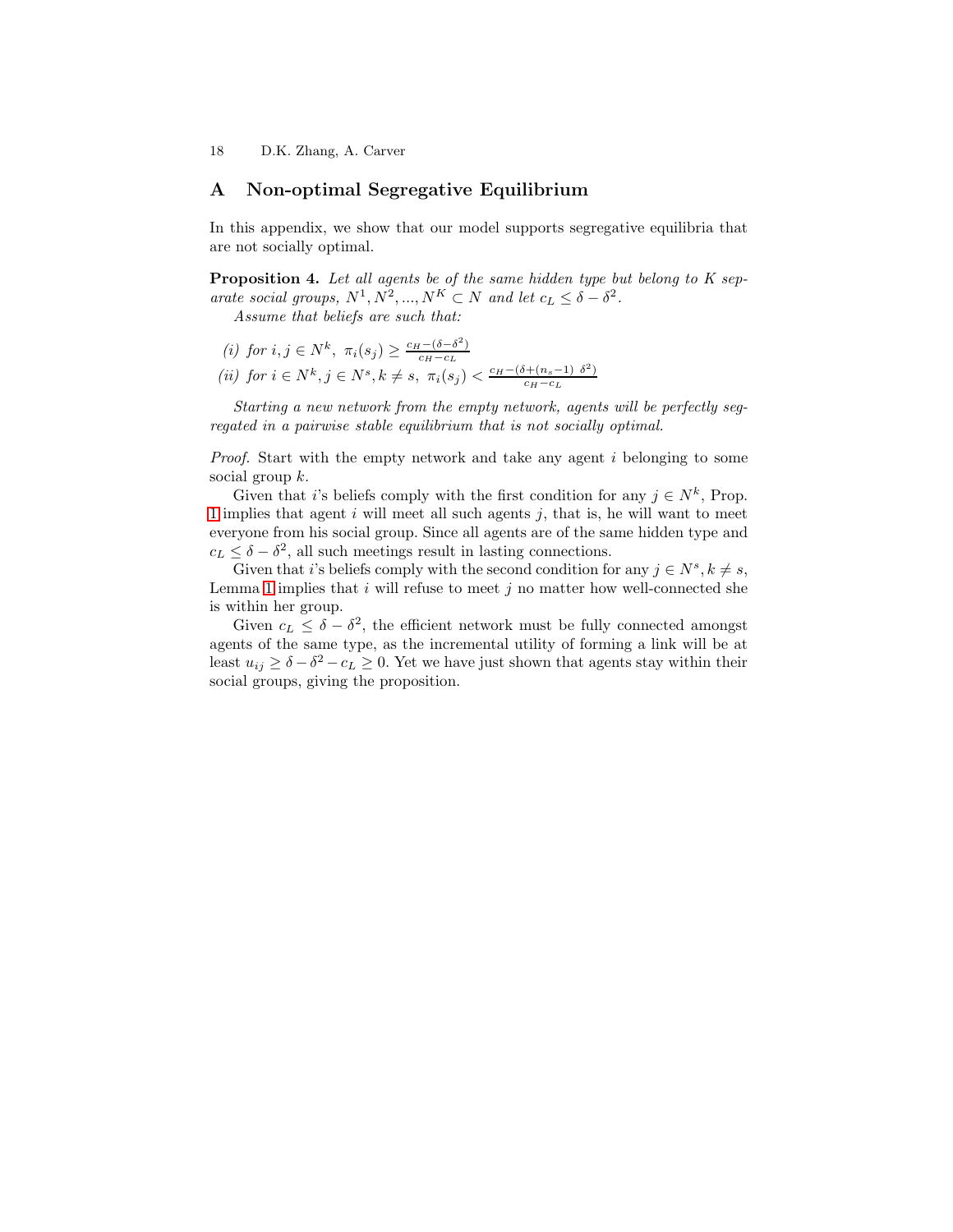# <span id="page-18-0"></span>B Proofs

This appendix contains the proofs for the statements in the main body of the paper.

### B.1 Proof of Proposition [1](#page-5-0)

*Proof.* To prove this by contradiction, suppose there is a pairwise stable equilibrium in which agents  $i$  and  $j$  have not met.

W.l.o.g, the least amount of utility agent i expects to gain from meeting  $j$  corresponds to the case when  $i$  and  $j$  are already as closely connected as possible without being neighbours, i.e.,  $d_{ij} = 2$ . The expected gain is therefore non-negative if:

$$
\delta - [\pi_i(s_j) \ c_L + (1 - \pi_i(s_j)) \ c_H] - \delta^2 \ge 0
$$

where the first two terms are the benefit of becoming neighbours less the expected cost of doing so, and where the last term is the lost benefit of being closely but indirectly connected.

This expression can be rewritten as:

$$
\pi_i(s_j) \ge \frac{c_H - (\delta - \delta^2)}{c_H - c_L}
$$

which gives us a contradiction, as agents  $i$  and  $j$  must therefore have met. Statements 1 and 2 then follow directly.

### B.2 Proof of Corollary [1](#page-5-1)

*Proof.* This follows from Prop. [1,](#page-5-0) as  $\frac{c_H - (\delta - \delta^2)}{c_H - c_L}$  $\frac{c_{H}-c_{L}}{c_{H}-c_{L}} \leq 1.$ 

### B.3 Proof of Proposition [2](#page-5-2)

*Proof.* To prove this by contradiction, suppose the empty network with entirely ignorant agents was pairwise stable. Take any agents  $i$  and  $j$ , who must be unacquainted with one another, so that the expected utility of forming a link for agent  $i$  is therefore always non-negative if:

$$
\delta - \pi_i(s_j) c_L - (1 - \pi_i(s_j)) c_H \ge 0
$$

This is equivalent to:

$$
\pi_i(s_j) \ge \frac{c_H - \delta}{c_H - c_L}
$$

This results in a contradiction and a link will then be formed if agent  $j$ 's expected utility is also non-negative. The proposition thus follows by symmetry.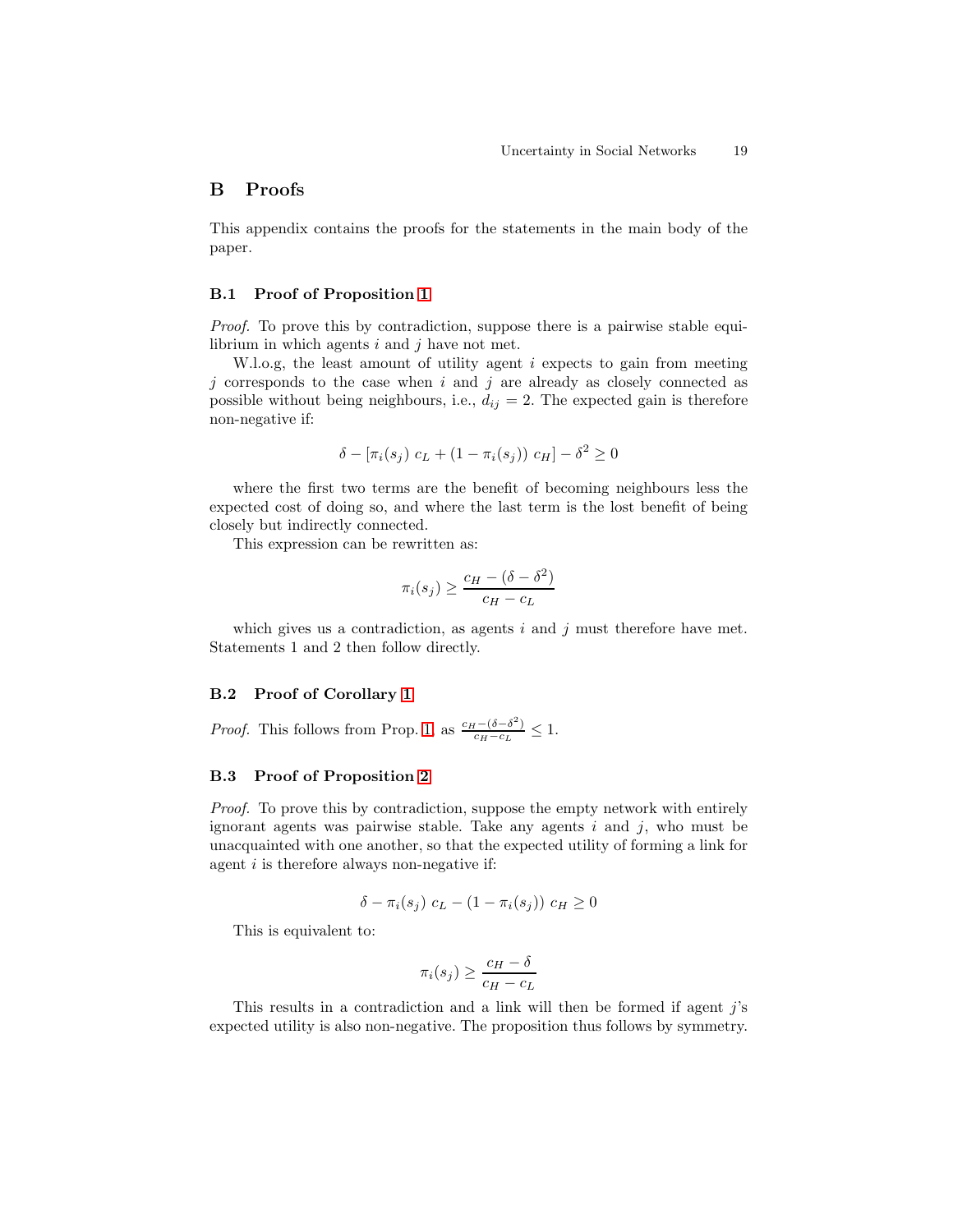### B.4 Proof of Corollary [2](#page-6-1)

*Proof.* This corollary follows from Prop. [1](#page-5-0) and Prop. [2.](#page-5-2)

### B.5 Proof of Lemma [1](#page-6-0)

*Proof.* Suppose agent i contemplates a link with agent j. The highest net utility agent  $i$  can receive from becoming connected to  $j$  occurs when  $j$  is himself directly connected to all individuals in his component  $C_j$ , so that i could become indirectly connected to everyone in  $C_i$ . The expected incremental gain of connecting is therefore negative if:

$$
\delta + (|C_j| - 1) \delta^2 - \pi_i(s_j) c_L - (1 - \pi_i(s_j)) c_H < 0
$$

which shows the lemma.

### B.6 Proof of Proposition [3](#page-7-0)

*Proof.* Statement 1 – Note that Prop. [1](#page-5-0) implies that it must be the case that  $E_i[u_{ij}] \geq 0$  for all  $i, j \in N$ . Thm. [1](#page-6-2) thus gives us the first statement.

Statement 2 – We show this by contradiction. Suppose it was the case that  $G_S^{IC}(N) \subset G_S^C(N)$ .

Lemma [1](#page-6-0) shows that under incomplete information some agents would stay singletons for inter-type costs that are high enough and pessimistic enough beliefs. Let this network be denoted  $g^o \in G_S^{IC}(N)$ .

Under complete information, agents would always connect with anyone from their own type, as the least amount of utility they would receive is:

$$
u_{ij} \ge \delta - \delta^2 - c_L \ge 0
$$

Singletons, therefore, do not survive under complete information, that is,  $g^o \notin G_S^C(N)$ . Hence  $G_S^{IC}(N) \not\subset G_S^C(N)$ .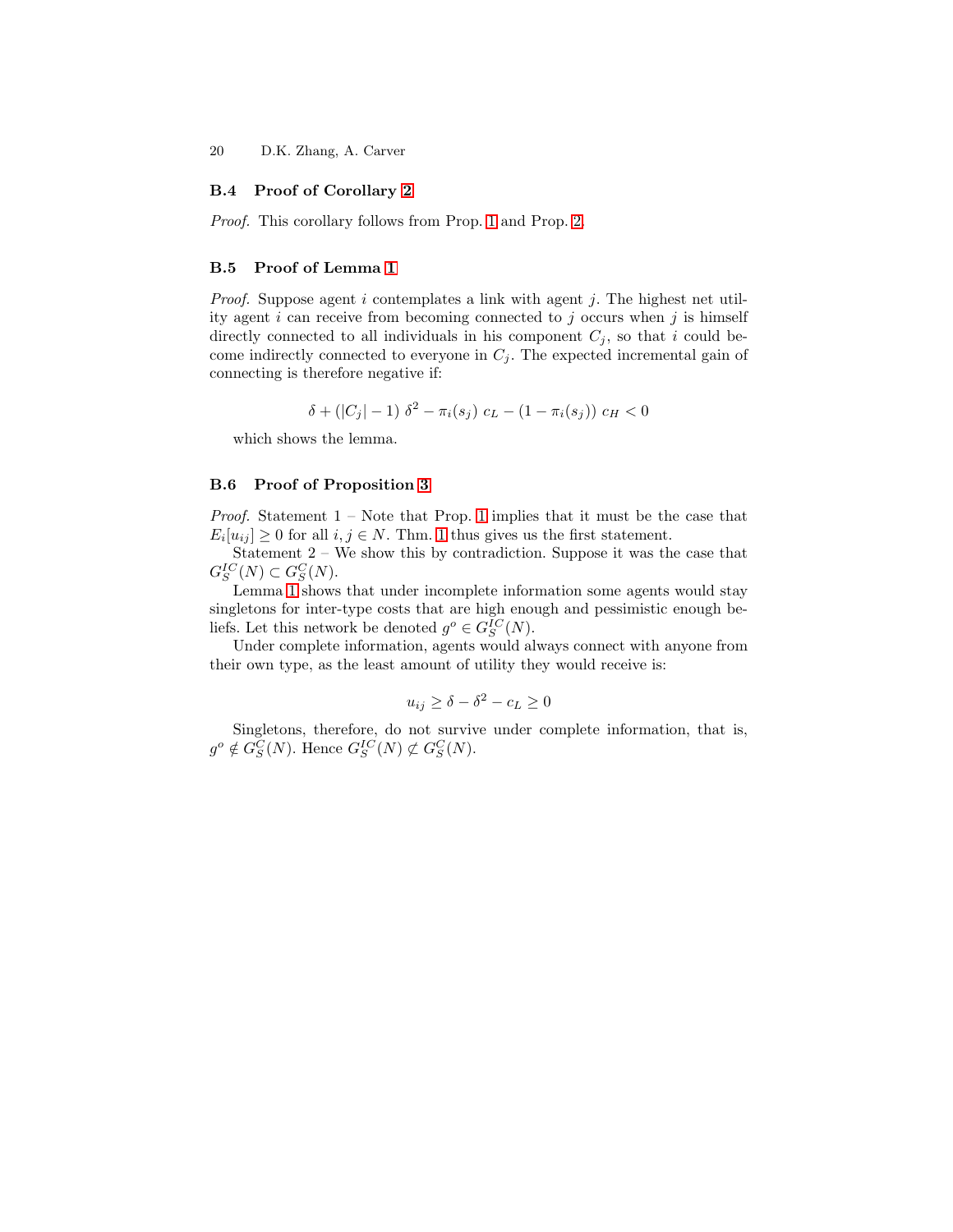# C Additional Simulations

We discuss a number of ancillary simulations in this appendix.

### <span id="page-20-1"></span>C.1 Varying the Degree of Bias

In Fig. [3](#page-20-2) we show a full comparison of network dynamics under different levels of bias induced by changes to the  $\beta$  shape parameter. We can observe that the networks with more biased agents reflect a step-up in segregation. Interestingly, such networks tend to collapse at a slightly later point when intra-type costs are increased. Intuitively, more biased agents are more willing to form connections with peers from the same social group, as they are more optimistic that such agents would also have the same hidden type.



<span id="page-20-2"></span>Fig. 3. Increasing bias results in greater segregation. Freeman's segregation index approaches 1 when the biased network collapses to singletons.

### <span id="page-20-0"></span>C.2 Compositional Changes: Social Groups

In this section, we compare network dynamics under different social groupings of the network. An overview of the network compositions is shown in Table [2.](#page-21-0)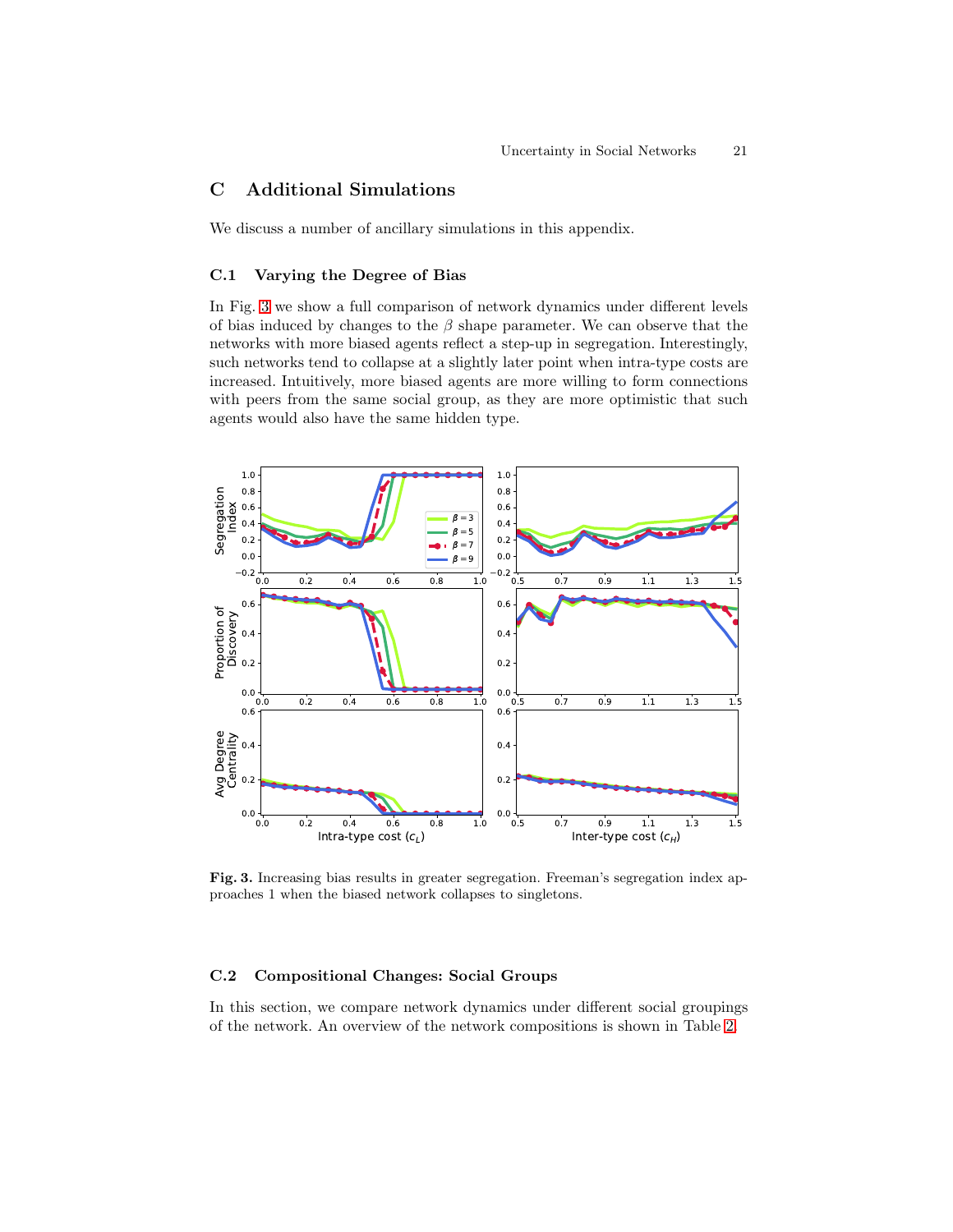<span id="page-21-0"></span>Table 2. Network compositions. Entries of arrays indicate size of a particular social group.

| Parameter                                     | Base     | 4 Groups                                         | Imbalanced |
|-----------------------------------------------|----------|--------------------------------------------------|------------|
| Social group size<br>Hidden type distribution | [24, 24] | [12, 12, 12, 12]<br>Even split within each group | [12, 36]   |

In Fig. [4](#page-21-1) we can observe that changes to the social groups do not seem to have a significant impact on segregative dynamics, as they closely align to our base case results.

Note that Freeman's segregation index is calculated with respect to the number of inter-group links expected in a randomly formed network. An increase in the number of social groups or a re-balancing to create majority and minority groups result in adjustments to the expected number of random inter-group links. The absolute number of inter-group link will therefore have changed between the different compositions of the network, yet the relative proportion to the respective random networks must have largely remained constant.



<span id="page-21-1"></span>Fig. 4. Segregative network dynamics under different social groupings of the network. Freeman's segregation index approaches 1 when the network collapses to singletons.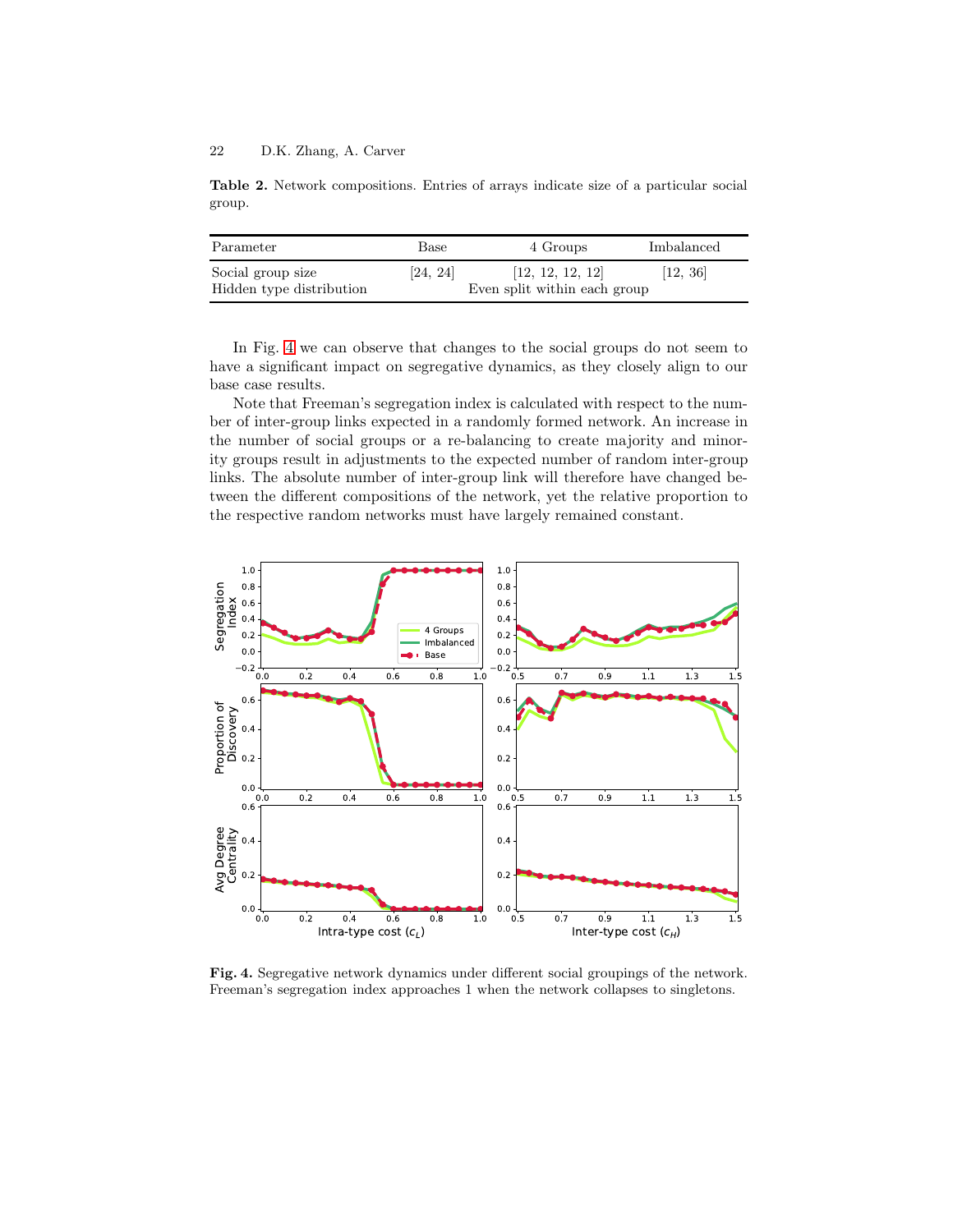### <span id="page-22-0"></span>C.3 Compositional Changes: Hidden Types

In this section, we compare network dynamics under different distributions of hidden types. An overview of the network compositions is shown in Table [3.](#page-22-1)

<span id="page-22-1"></span>Table 3. Network compositions. Array entries in the first row indicate size of a particular social group. Array entries in the second row indicate size of a particular hidden type given a social group.

| Parameter                                        | Base                  | 4 Types                   | Imbalanced                       | Correlated                             |
|--------------------------------------------------|-----------------------|---------------------------|----------------------------------|----------------------------------------|
| Social group size<br>Hidden type<br>distribution | [12, 12]<br>per group | [6, 6, 6, 6]<br>per group | [24, 24]<br>[18, 6]<br>per group | Group 1: $[18, 6]$<br>Group 2: [6, 18] |

In Fig. [5](#page-22-2) we observe that network dynamics are sensitive to the distribution of hidden types. This is expected given their direct relationship to agent preferences.



<span id="page-22-2"></span>Fig. 5. Segregative network dynamics under different hidden type distributions. Freeman's segregation index approaches 1 when the network collapses to singletons.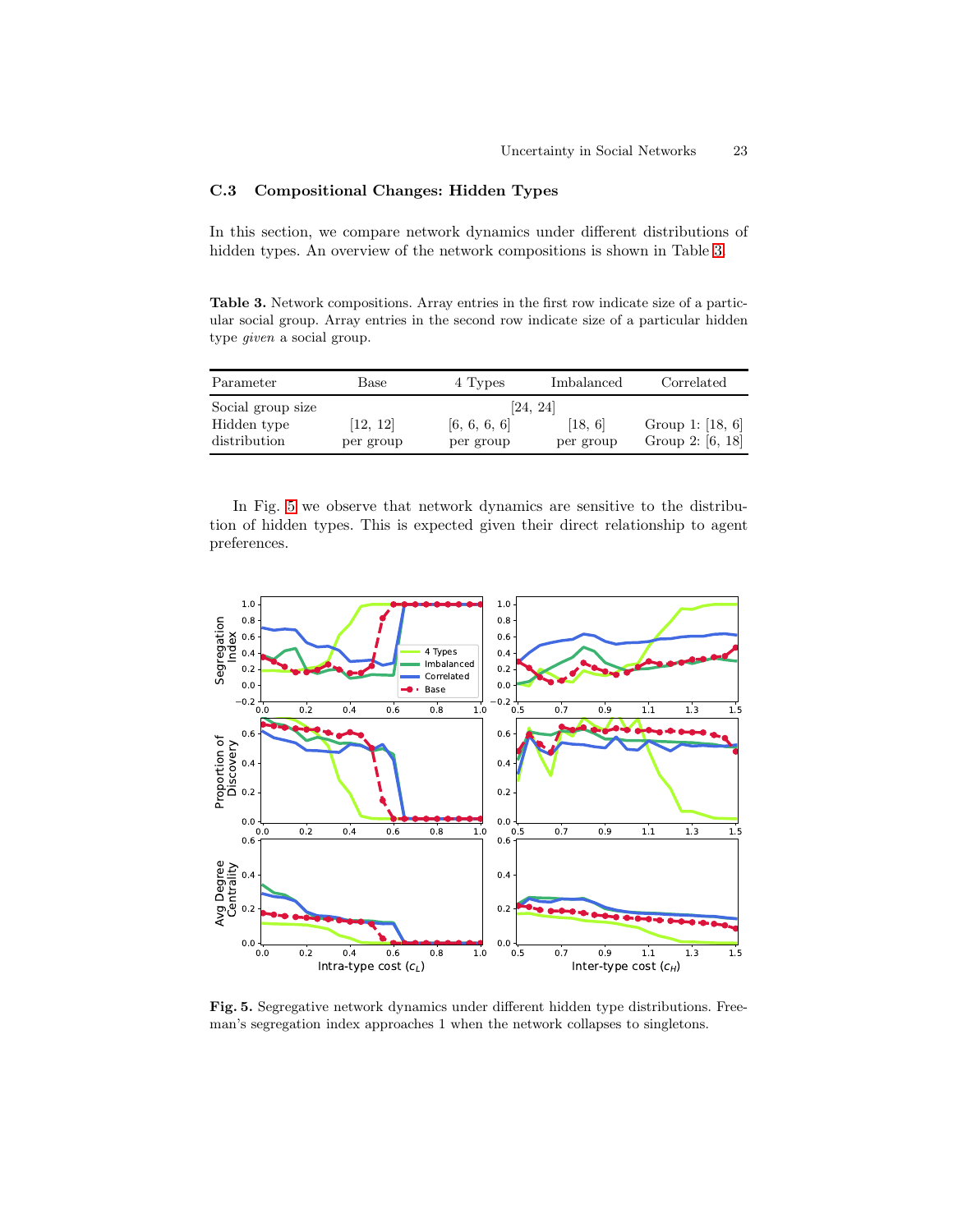The results indicate that increasing the number of types appears to have a disincentivising effect on network formation. Intuitively, a larger number of rival types dilutes incentives to form connections, as all connections with agents of a different type are penalised. Networks with 4 hidden types thus show a rapid rise in the segregation index as costs increase and collapse to singletons comparatively early.

Initialising the network with a type that represents the majority in each social group (the imbalanced case) appears to not impact the dynamics significantly. We can observe that these networks tend to be slightly better connected and collapse to singletons at slightly higher intra-type costs compared to the base case.

In contrast, in the correlated case in which each social group is dominated by a different hidden type, the corresponding results reflect a marked increase in segregation at a comparable level of connectedness. This is not surprising, as this case naturally encourages segregation given that agents of the majority type in a given social group would *rationally* prefer connections to the same social group, all things being equal.